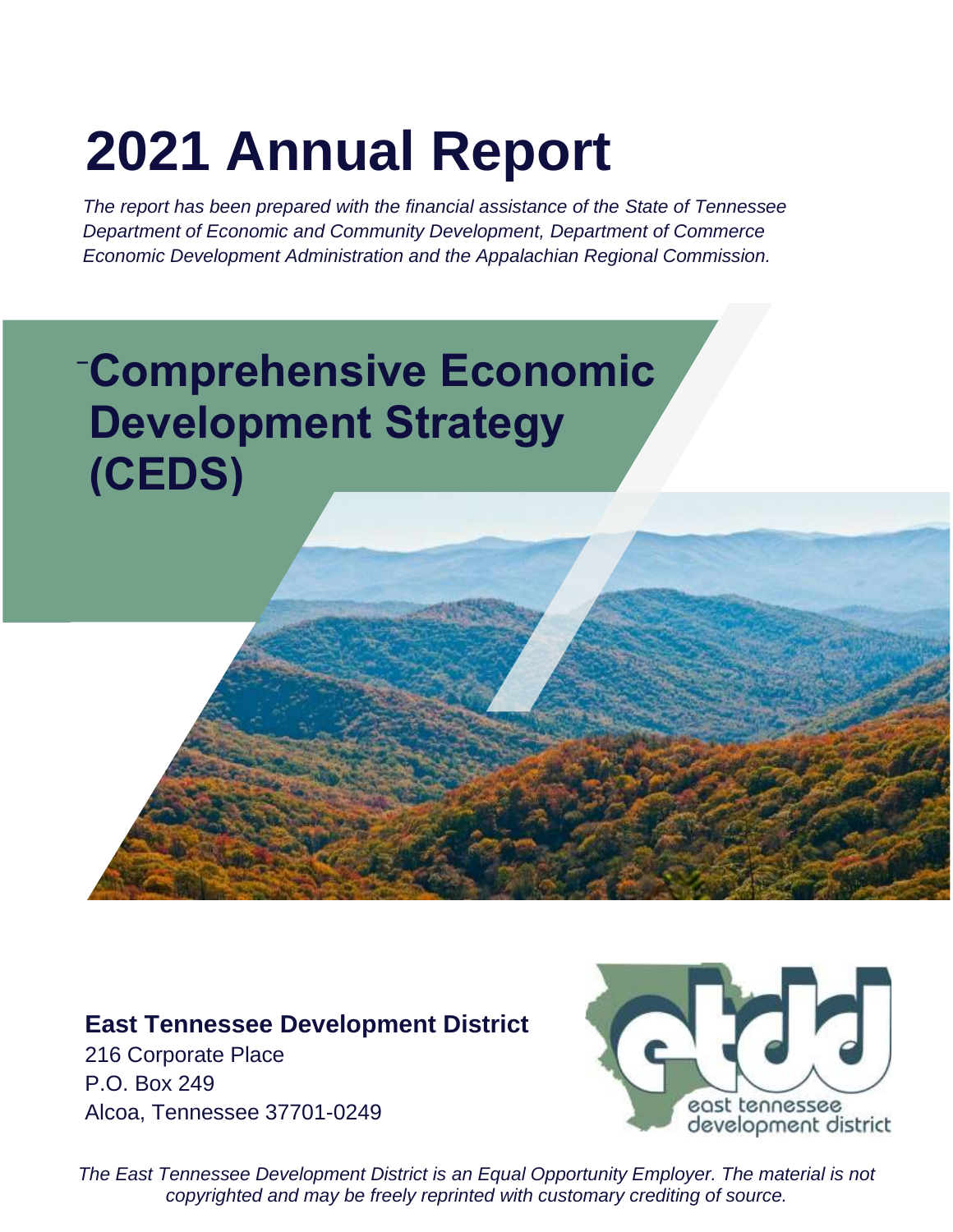# **Table of Contents**

| <b>Summary</b>             |  |
|----------------------------|--|
|                            |  |
|                            |  |
|                            |  |
|                            |  |
|                            |  |
|                            |  |
|                            |  |
| <b>SWOT Update 2021</b>    |  |
| <b>Strengths</b>           |  |
| Weaknesses                 |  |
| Opportunities              |  |
| <b>Threats</b>             |  |
| <b>Strategic Direction</b> |  |
|                            |  |
|                            |  |
|                            |  |
|                            |  |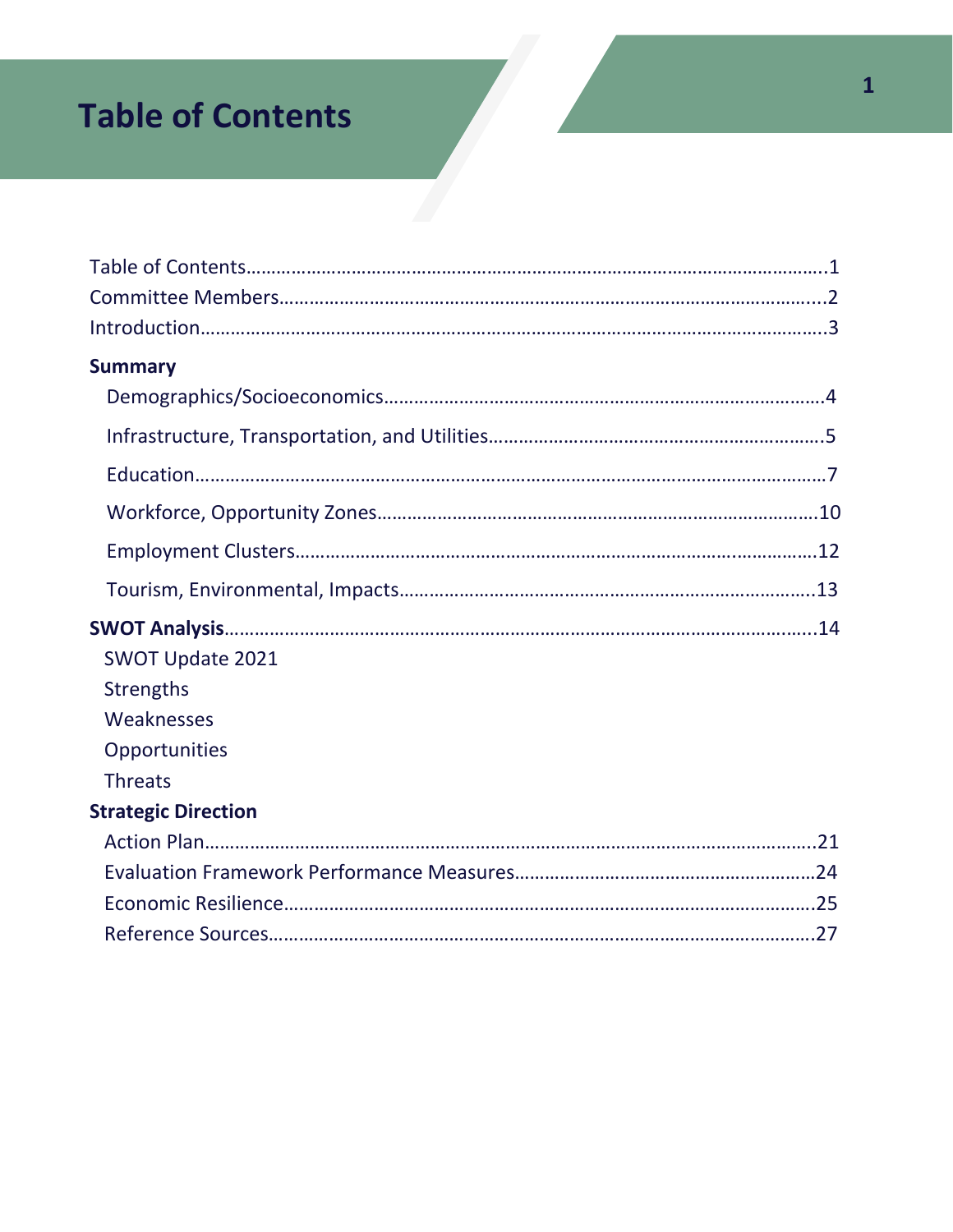**Committee Members**

# **2021 Economic Development / CEDS**

# **Committee Members**

| Andy Wallace, Chair    | <b>Anderson County, EDA</b>                    |
|------------------------|------------------------------------------------|
| Anna Beth Walker       | <b>Claiborne County, EDA</b>                   |
| <b>Mike Patterson</b>  | East Tennessee Human Resource<br>Agency        |
| <b>Beth Phillips</b>   | UT Institute for Public Service                |
| <b>Bob Freeman</b>     | <b>Citizen Member</b>                          |
| Jeremy Faison          | <b>State House of Representatives</b>          |
| <b>Bryan Daniels</b>   | <b>Blount Partnership</b>                      |
| <b>Robert Campbell</b> | <b>Robert Campbell &amp; Associates</b>        |
| <b>John Allen</b>      | <b>Hatfield and Allen</b>                      |
| <b>Mike Arms</b>       | <b>ATVG / Public Strategies</b>                |
| <b>Bill Walker</b>     | Workforce Investments Area 4 Staff             |
| <b>Justin Snow</b>     | <b>Roane Alliance</b>                          |
| <b>Bryan Hall</b>      | <b>Tellico Reservoir Development</b><br>Agency |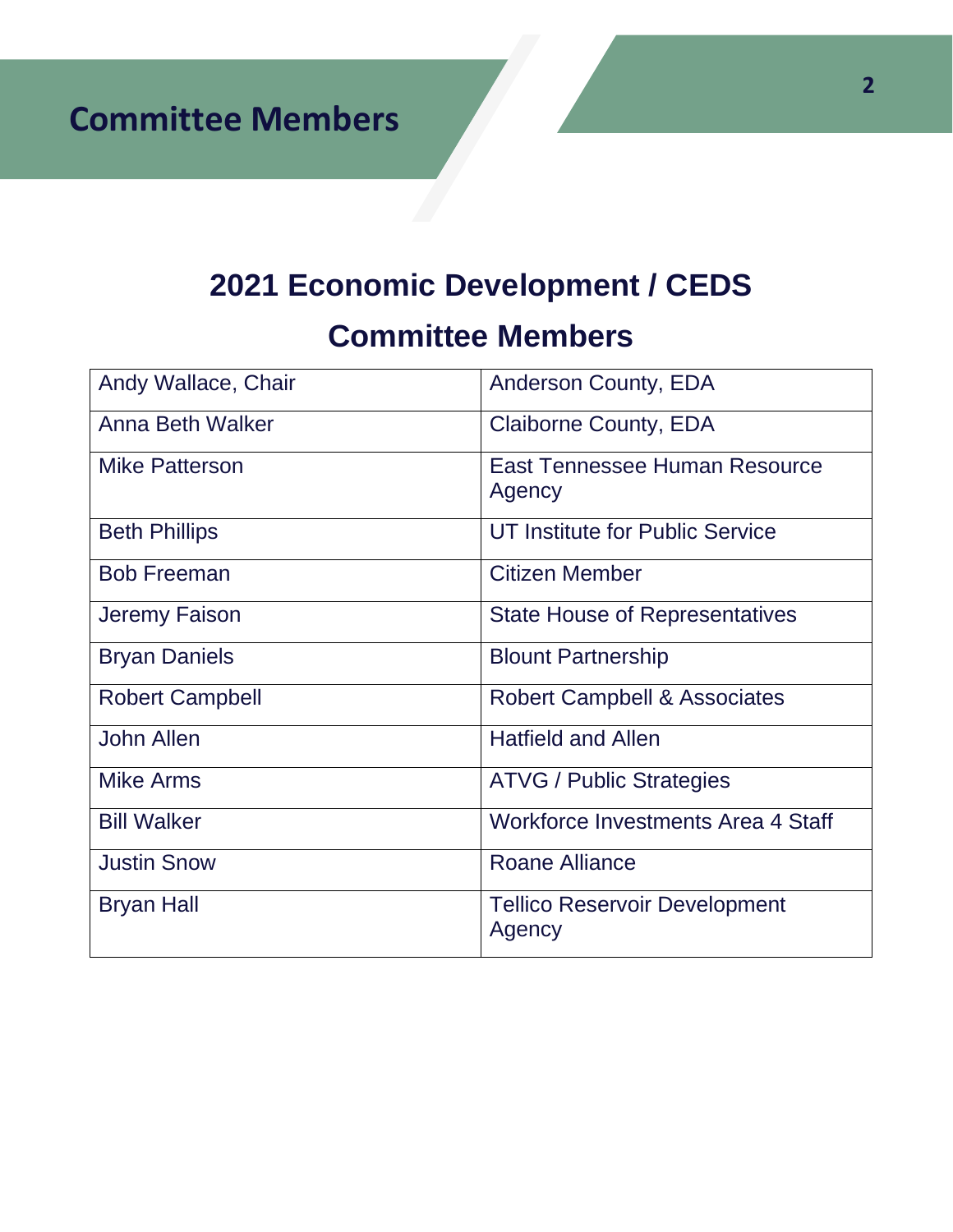# **East Tennessee Development District and CEDS**

The *East Tennessee Development District (ETDD)* is a voluntary association of municipal and county governments that are located in the Mideast region of Tennessee. Organized in 1966, the East Tennessee Development District continues to be a vital force in helping local governments plan for the future by coordinating the establishment of regional and local priorities within the fields of community and economic development.

- *Community Development:* Includes assisting communities with local planning, grant opportunities, historical preservation, housing, transportation, and solid waste.
- *Economic Development:* Includes industrial recruitment and expansions, strategic management, project financing, existing industry outreach, and small business lending.

As one of the nine (9) development districts statewide, ETDD serves the largest number of counties in Tennessee. *Sixteen counties and fifty-six municipalities* are supported with community planning, development services and targeted resources, while also serving as a forum for local governments to solve common challenges associated with economic development and growth in both urban and rural communities.

ETDD serviced counties include: *Anderson, Blount, Campbell, Claiborne, Cocke, Grainger, Hamblen, Jefferson, Knox, Loudon, Monroe, Morgan, Roane, Scott, Sevier, and Union.*

Since the development district boundaries encompass multi-county areas, ETDD is able to focus on issues of regional importance - on issues that impact more than one city or county.

#### **The 2021 annual CEDS report is an update on the Performance Goals, Action Plan and the SWOT analysis that have occurred in the last year.**

As presented on the previous page, the *CEDS committee* consists of duly appointed, local elected officials, business, and workforce development leaders. The CEDS committee is responsible for developing, reviewing, and editing the report prior to dissemination to the ETDD Executive Committee.

An *extensive public review* is conducted to allow the impacted communities input opportunity. Any public comments are recognized and addressed. The final copy of the CEDS is transmitted to the State of Tennessee and the Appalachian Regional Commission for approval.

The completed CEDS is submitted to the Economic Development Administration and accessible via the ETDD website: *[www.etdd.org](http://www.etdd.org/)*

This Annual report is comprised of three main elements:

- 1) Current status of the Conditions of the area
- 2) Progress toward Goals
- 3) Updates to the SWOT, Strategic Direction and Performance Measures

Any conversations or questions concerning this report are welcomed. Please contact Mr. Richard Yakubic, ETDD Executive Director, 865-273-6003.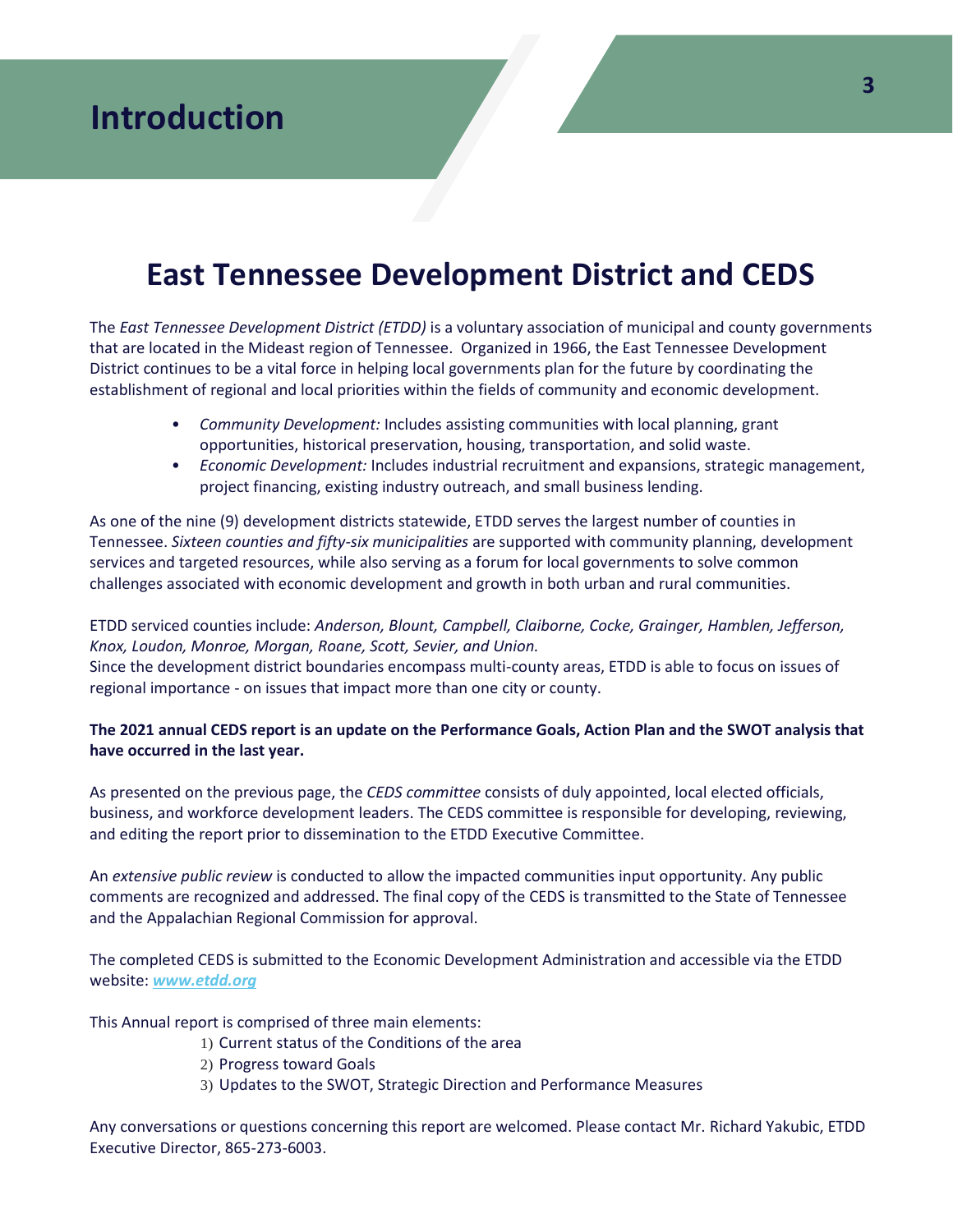### **Demographic Data**

Per the 2020 Census information, the estimated population of the state of Tennessee, (6.9 million) experienced an 8.9% growth from 2010. The sixteen county ETDD area contains approximately 1.2 million people.

On average, the racial makeup of the entire district is, and has been, relatively consistent. The majority of the population is white (90%), followed by Hispanic/Latino (4%) and African Americans (4%). Scott (6.1%) and Hamblen (6.0 %) counties have the highest percentage of children under 5 years old with Loudon (27%) and Roane (23%) housing the highest percentage of persons 65 years old and older. Loudon and Hamblen counties have the highest percentages of foreign-born residents and residents who speak a language other than English at home. i

### **Socioeconomic Data**

The poverty rate for the State of Tennessee is 13.9%. Seventy-five percent of ETDD counties are at or above the state poverty rate. Claiborne (23%), Cocke (23%), and Campbell (22%) experience the highest rates of poverty in their communities with Loudon (9%) and Blount (10%) at the lowest rates. Thirteen (80%) ETDD counties have median household income levels lower than the state average of \$50,972. Knox County has the lowest percentage of owner-occupied housing units at 64.5% (\$174,700 median value of housing) with Morgan having the highest percentage of owner-occupied housing at 79.5 % (\$98,400 median value of housing)1. Loudon County has the highest percentage of median housing costs at \$201,100 with Scott County at the lowest percentage of median housing costs at \$82,900.<sup>ii</sup>

The state unemployment rate is 4.7% (seasonally adjusted). Sevier (3.5%) and Knox (3.6%) counties have the lowest unemployment rate with Scott (5.3%) and Cocke (5.4%) experiencing the highest unemployment rate (Table 3, Page 11). Among the 89 counties in Tennessee with employment below 75,000, only Roane (\$1,403) reported an average weekly wage above the national average (\$1,289).

Scott (\$605), Sevier (\$640) and Campbell (\$682) counties had the lowest average weekly wage in the district reported for the first quarter of 2021.

In Tennessee, 12% of the residents are without health insurance. Seventy-five percent of the ETDD service counties have residents at or above this state rate. Sevier (18%) has the highest rate of residents without health coverage, with Union, Grainger, and Morgan (14%) following. 87.5% of ETDD counties have residents under the age of 65 who have a disability, higher than the state average of 11%. Scott (21%), Campbell and Grainger (19%), and Cocke (18%) have the highest rates of residents in this category. Knox (9%) and Blount (10%) have the lowest rates of reported disabilities.<sup>iii</sup>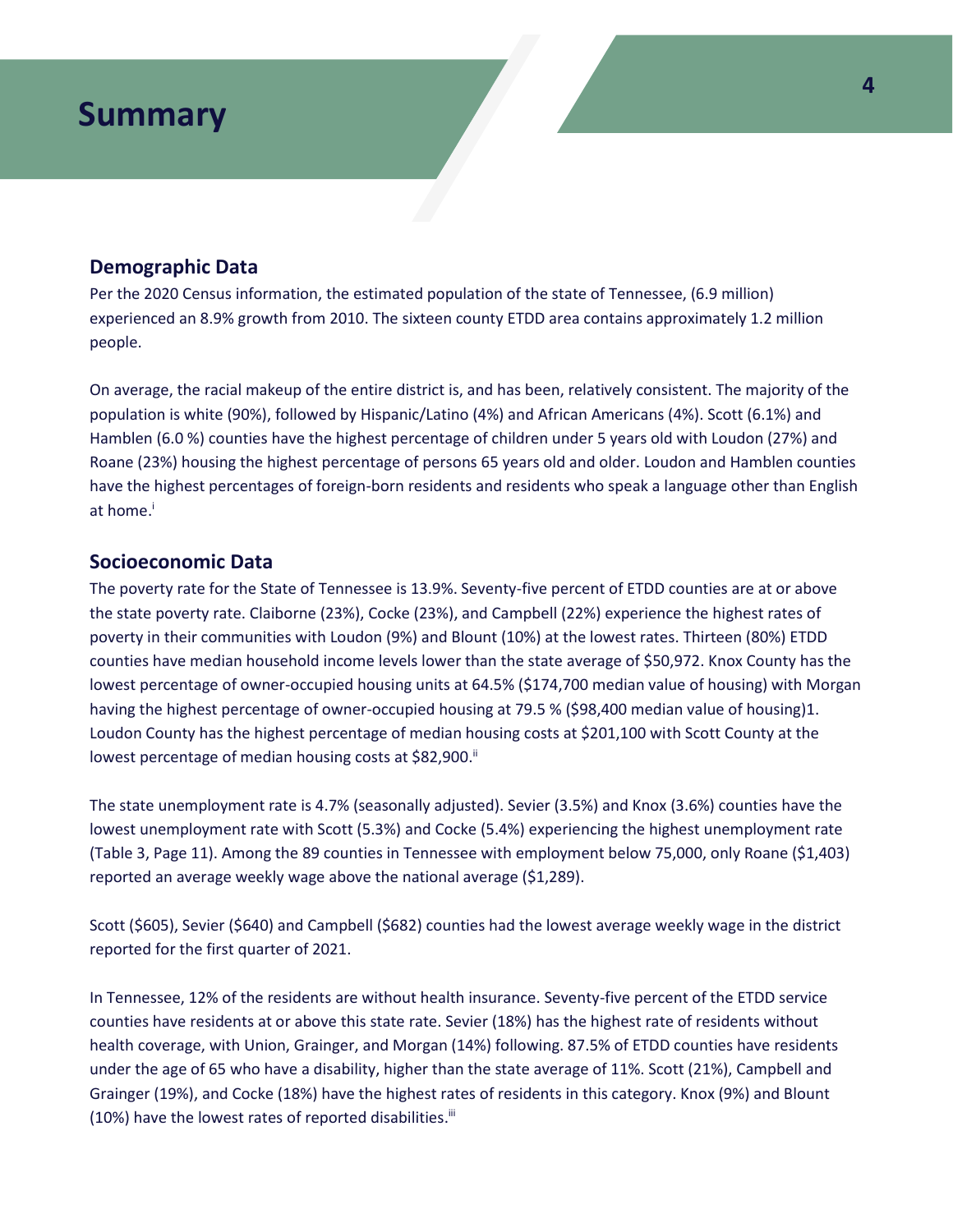# **Infrastructure, Transportation, and Utilities**

State of Tennessee: One of the greatest fiscal challenges facing our elected officials is dealing with aging infrastructure. The estimated cost of all needed public infrastructure improvements in Tennessee continues to increase yearly. As reported in the five-year CEDS, of the \$2.0 billion increase in infrastructure needs reported in this year's inventory, more than \$1.7 billion (84.6%) is attributable to increases in Education and Health, Safety, and Welfare needs, continuing a three-year trend of driving the overall increase in the inventory. The need for both clean water and jails accounts for most of the increase in the Health, Safety, and Welfare category. Information about funding for public infrastructure needs reported by officials indicates that 68.9% of the funds required to meet those needs was not available at the time the inventory was conducted, up slightly from last year's 63.4%.<sup>iv</sup>

recommendations to ensure support for economic growth. Roughly a quarter of Tennessee's rural families are Transportation and Utilities is, and always has been, the largest category of infrastructure in the inventory and totals \$24.8 billion this year (-55.0% of the inventory). Transportation alone, at \$24.2 billion, accounts for nearly all of this category and is larger than all other categories in the inventory. Tennessee has also created TN H2O, a statewide plan for future water availability, which will assess current water resources and without any kind of broadband access, while 23% of the population reports that they lack a high-speed internet subscription.

Affordable Workforce Housing: Across the entire 16-county region, affordable workforce housing is in short supply and high demand. This issue is expected to only grow as time passes.

General Aviation Airports: Across the Development District, there are several general aviation airports which are a key benefit for business partners working within our sixteen counties. Apart from McGhee Tyson Airport, Scott, Monroe, Campbell, Knox, Hamblin, Roane, Claiborne, and Sevier counties all feature airports to service their communities.

ETDD Counties: As reflected in the below Table from *"Building Tennessee's Tomorrow",* TN Advisory Commission on Intergovernmental Relations (TACIR) Report of January 2021, transportation, school and water/wastewater have consistently been ranked as the top needs in the ETDD service areas.

Table 1: Top Three (3) Infrastructure Needs Per County

| County   | <b>Three Top Infrastructure Needs</b> |
|----------|---------------------------------------|
|          | Transportation                        |
| Anderson | Water and Wastewater                  |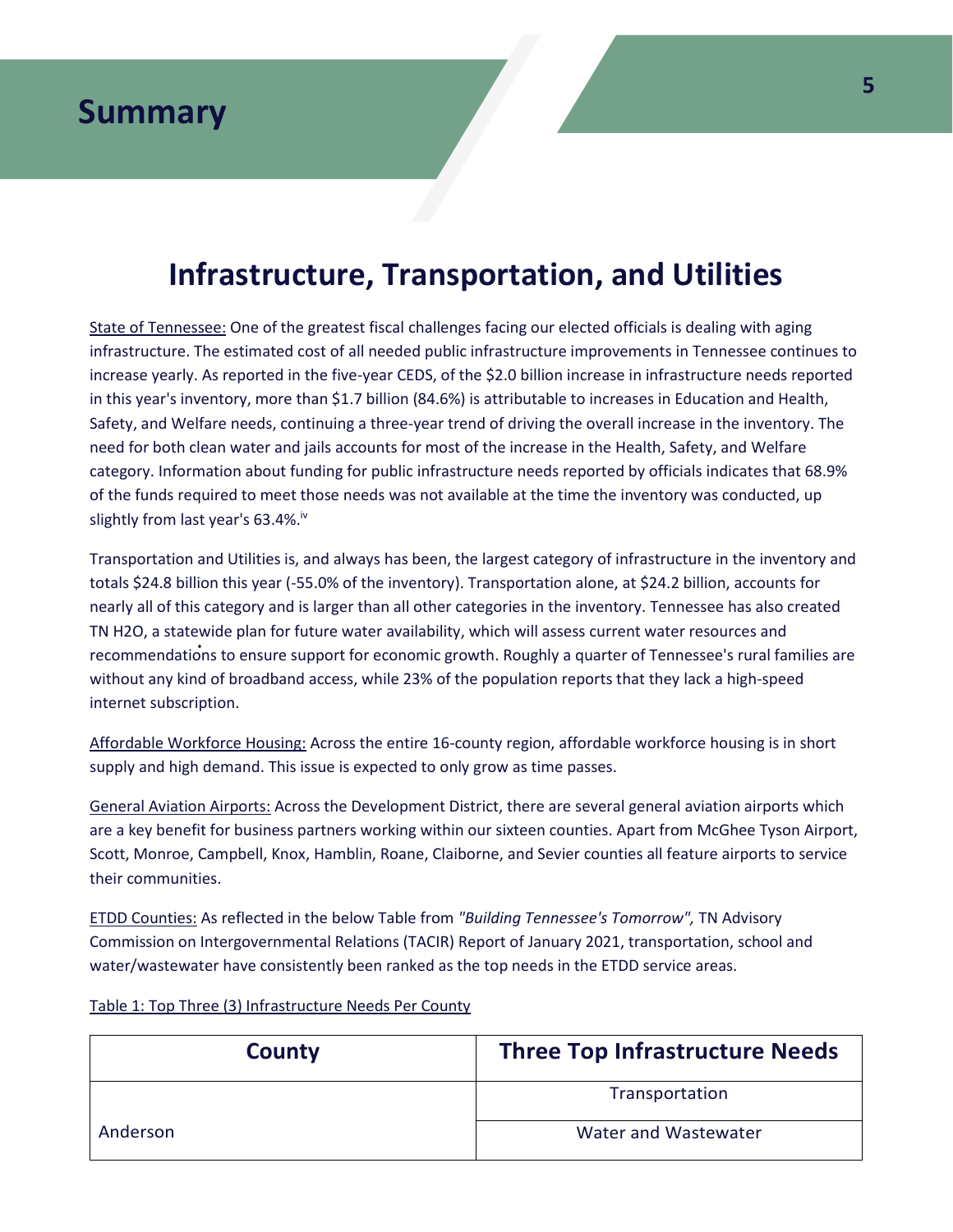|               | Recreation                                |
|---------------|-------------------------------------------|
| <b>Blount</b> | Transportation                            |
|               | New Public Schools & Additions            |
|               | Recreation                                |
| Campbell      | Transportation                            |
|               | Recreation                                |
|               | Water and Wastewater                      |
| Claiborne     | Transportation                            |
|               | Water and Wastewater                      |
|               | <b>New Public Schools &amp; Additions</b> |
| Cocke         | Transportation                            |
|               | Water and Wastewater                      |
|               | New Public Schools & Additions            |
| Grainger      | Transportation                            |
|               | Water and Wastewater                      |
|               | Recreation                                |
| Hamblen       | Transportation                            |
|               | <b>School Renovations</b>                 |
|               | Law Enforcement                           |
| Jefferson     | Transportation                            |
|               | <b>School Renovations</b>                 |
|               | Water and Wastewater                      |
|               | <b>Post-Secondary Education</b>           |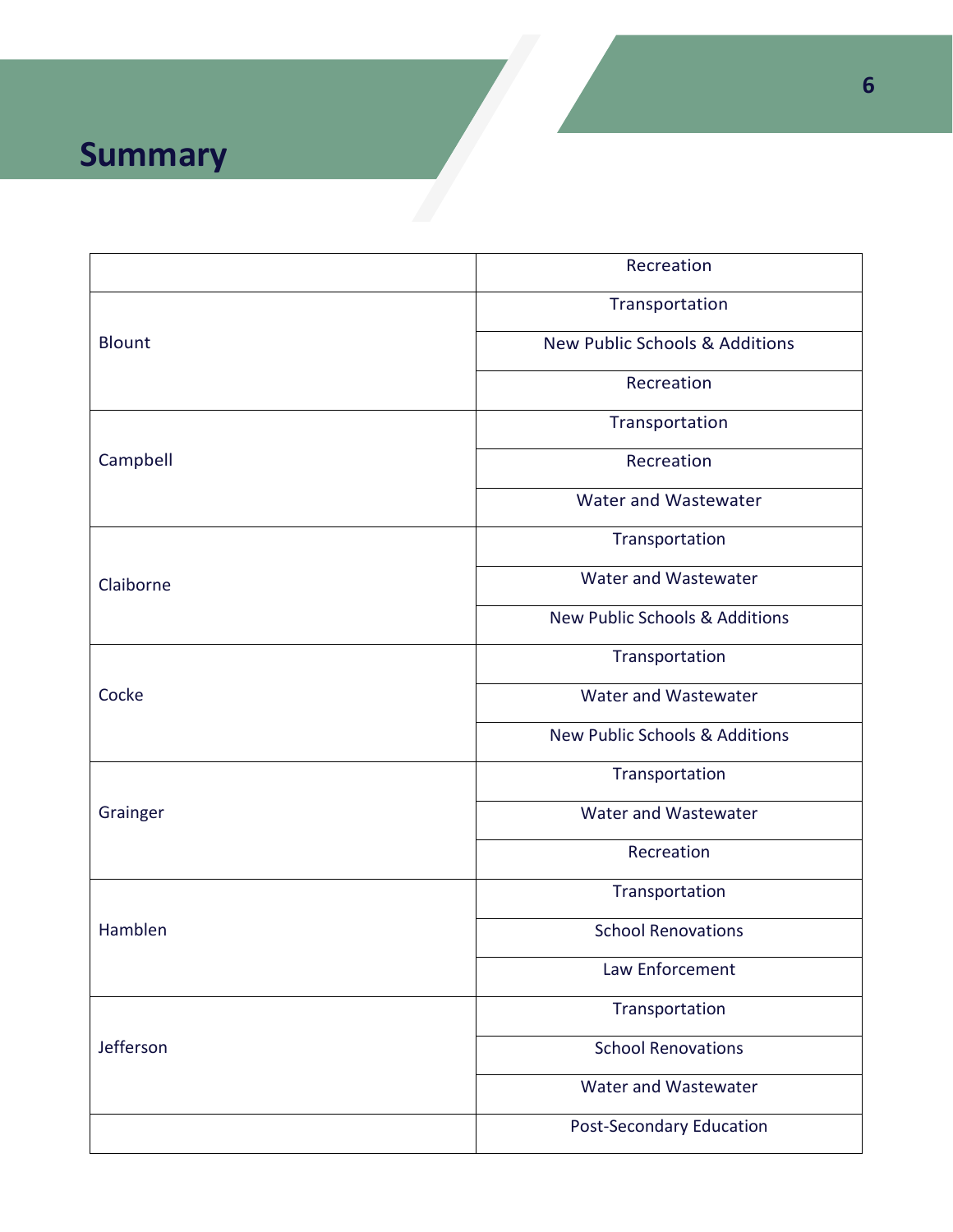| Transportation                            |
|-------------------------------------------|
| Water and Wastewater                      |
| Transportation                            |
| Water and Wastewater                      |
| Law Enforcement                           |
| Transportation                            |
| <b>New Public Schools &amp; Additions</b> |
| <b>School Renovations</b>                 |
| Transportation                            |
| Recreation                                |
| Law Enforcement                           |
| Transportation                            |
| <b>New Public Schools &amp; Additions</b> |
| Law Enforcement                           |
| Transportation                            |
| <b>New Public Schools &amp; Additions</b> |
| Law Enforcement                           |
| Transportation                            |
| Water and Wastewater                      |
| <b>Other Utilities</b>                    |
| Transportation                            |
| New Public Schools & Additions            |
| Recreation                                |
|                                           |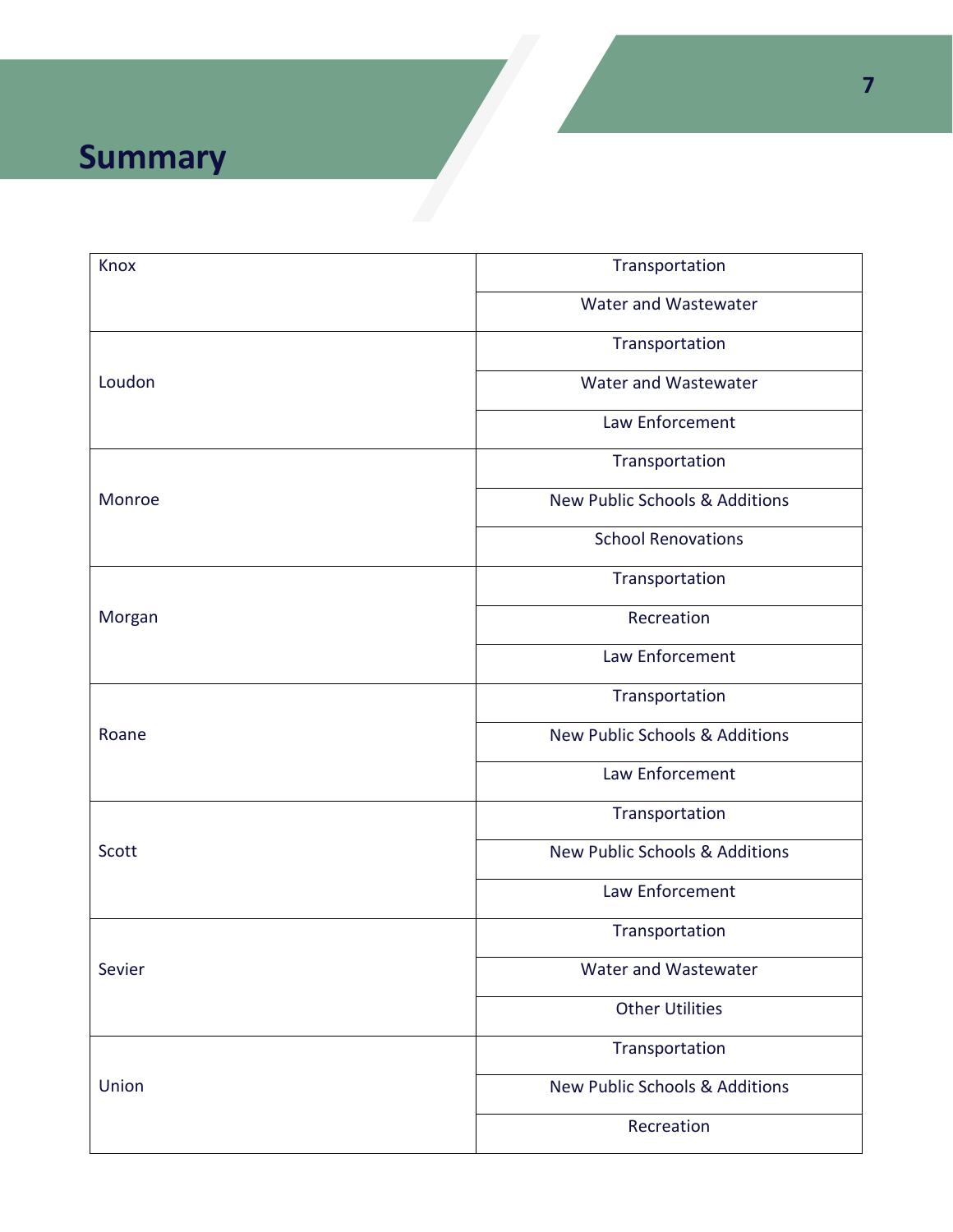### **Secondary and Post-Secondary Education/Training**

### **Secondary Education**

"Tennessee inched closer to a 90% high school graduation in the 2018-2019 school year, hitting a milestone for the rate at which students are earning a diploma. The state increased its overall graduation rate to 89.7% and gained half a percentage point over the previous year. Over 72,000 students graduated in 2018-19, with 183 graduates over the previous year, according to state numbers. The state's graduation rate is the highest-ever for the state, which has steadily seen increases since changes made in 2011" (Gonzales, J., Sept. 17, 2019, "Tennessee graduation rate hits all-time high in the 2018-19 school year", Tennessean).

All ETDD county schools surpassed the state graduation average with Morgan (99.1%), Loudon (96.8%), and Claiborne (96.1%) securing the highest graduation rates.

| <b>County</b> | <b>Graduation Rates</b> |
|---------------|-------------------------|
| Anderson      | 95.3%                   |
| <b>Blount</b> | 94.1%                   |
| Campbell      | 91.3%                   |
| Claiborne     | 96.1%                   |
| Cocke         | 93.2%                   |
| Grainger      | 93.1%                   |
| Hamblen       | 95.0%                   |
| Jefferson     | 95.9%                   |
| Knox          | 91.0%                   |
| Loudon        | 96.8%                   |
| Monroe        | 94.0%                   |
| Morgan        | 99.1%                   |
| Roane         | 95.3%                   |
| Scott         | 94.7%                   |
| Sevier        | 90.5%                   |
| Union         | 95.4%                   |

#### Table 2: 2021 Graduation Rates Per County<sup>v</sup>

### **Postsecondary Education and Training**

'The Tennessee Higher Education Commission (THEC) released college enrollment data for the fall 2020 semester, indicating that 219,657 students across the state enrolled in community colleges and public universities for the 2019-2020 academic year. "Enrollments for public postsecondary education declined in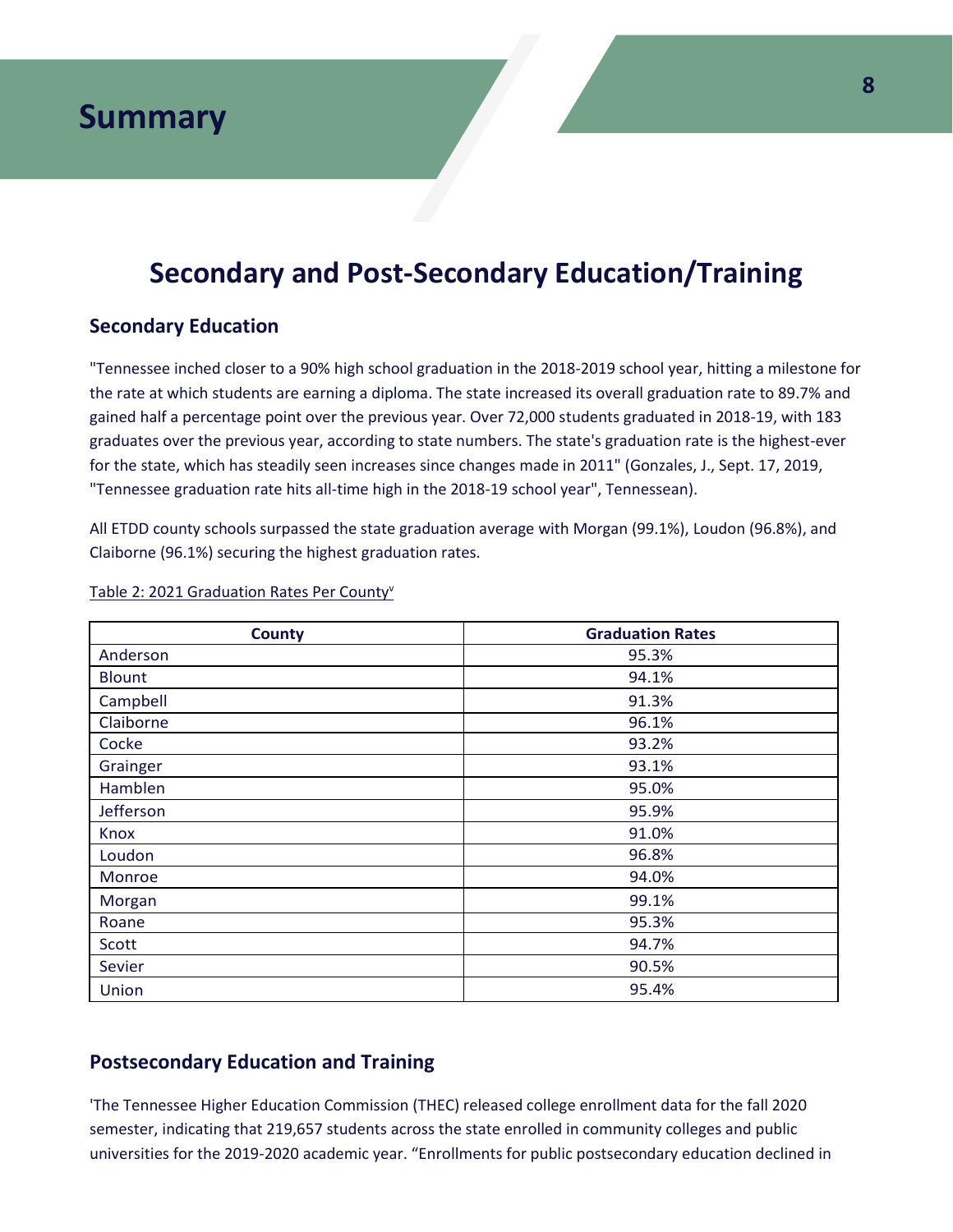aggregate from fall 2019 to fall 2020. This change in enrollment, however, varies by institution and student level. Declines are most prominent within the community college sector and within undergraduate enrollment. Graduate and professional enrollment, however, increased across most all universities."<sup>vi</sup>

It is essential to consider how the COVID-19 pandemic influenced enrollment data for the fall semester of last year. As classes were completed near fully online across most institutions in Tennessee, more students than usual chose to pass on starting their post-secondary education. However, preliminary data seems to show that fall 2021 enrollment will highlight significant if not record growth.

"According to data from Tennessee Promise, only around 62 percent of high school graduates enrolled in college during the summer or fall term immediately following graduation.

That number dropped 6 percent statewide since the pandemic.

The college-going rate in Tennessee dropped this past year from 65 percent to 57 percent."

While these numbers seem discouraging, there are important and actionable opportunities for improvement based on data from counties in the District. Rather than see a decline in high school graduate college enrollment, Knox County graduates attending college increased by 2% during 2020. This is attributed in large part to county-wide integration of the TNAchieves program which works in conjunction with Tennessee Promise to pair high school seniors with a mentor to help guide them through their transition from potential college applicant to community college student.

Further, the Tennessee Promise Summer Bridge Program aims to assist students in closing the gap due to educational losses brought on by the pandemic. There has been an 80% success rate for the program thus far. (Klinger, Mary, October 6, 2021, "Fewer Tennessee high school graduates entering college because of COVID-19 pandemic," WBIR).

The initiative of "Drive to 55," has the goal of equipping 55% of Tennesseans with a college degree or certificate by 2025 through Tennessee Promise and Tennessee Reconnect.<sup>vii</sup>

### **The University of Tennessee and Oak Ridge National Laboratory Collaboration**

"The University of Tennessee and Battelle Memorial Institute co-manage Oak Ridge National Laboratory (ORNL) for the U.S. Department of Energy through UT-Battelle, a 50-50 limited liability partnership. ORNL is the nation's largest and most diverse science and energy laboratory, conducting basic and applied research to deliver transformative scientific and technological solutions to compelling problems in energy and security.

ORNL provides exceptional researchers with distinctive equipment and unique facilities to solve some of the world's most challenging scientific and technical problems across a broad research portfolio. These resources include the Spallation Neutron Source, the world's most powerful source of pulsed neutrons for research; the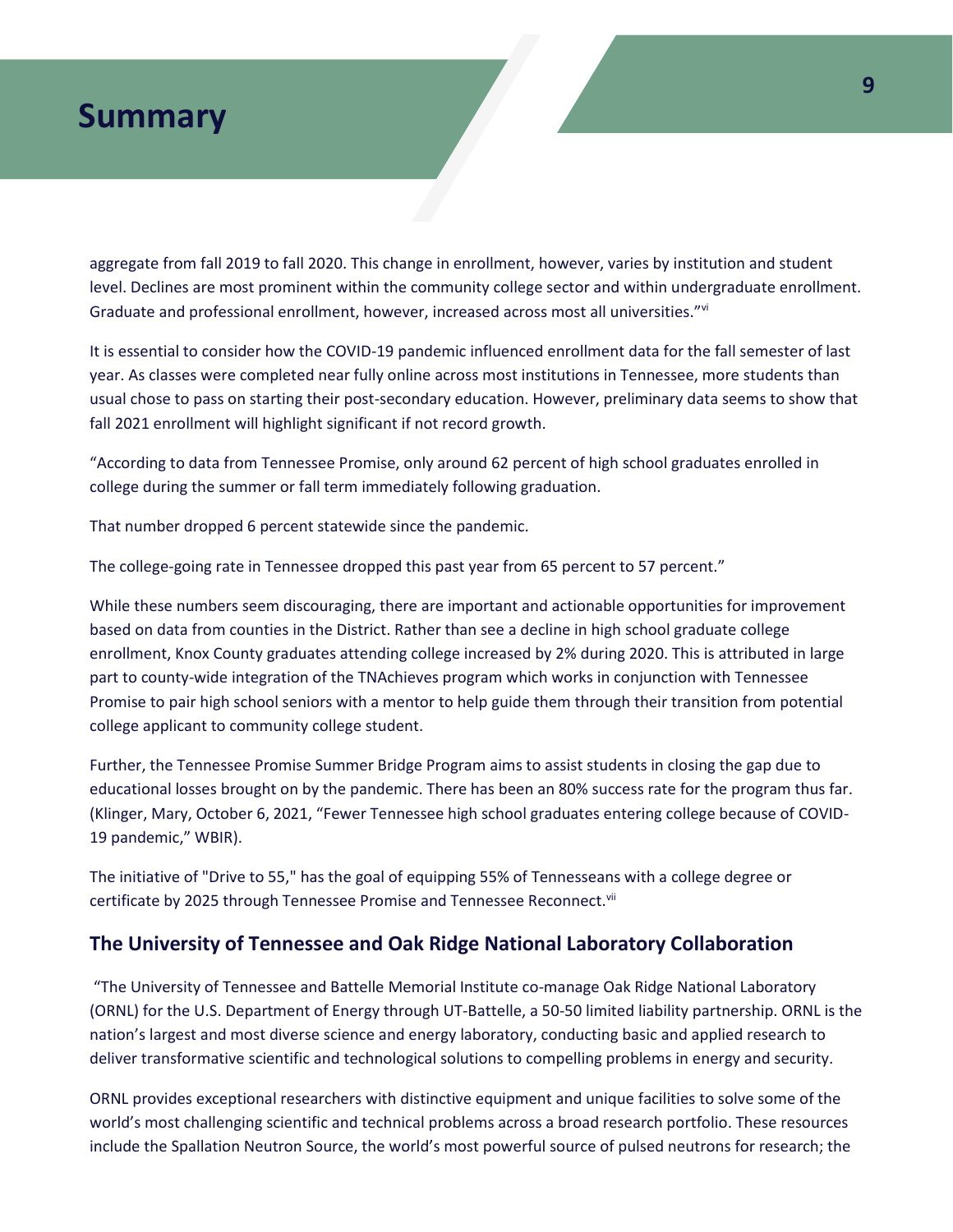world's fastest unclassified supercomputer; one of the world's leading research reactors; and some of the largest and most advanced additive manufacturing equipment in the world.

These assets are accessible to UT faculty and students through a variety of programs and activities that form the basis for the uniquely successful UT-Oak Ridge partnership.

UT and ORNL researchers collaborate across a diverse portfolio that ranges from artificial intelligence and biofuels to big data and supercomputing, from medical isotopes and manufacturing technologies to energy efficiency, production and storage, cyber security, fundamental discovery science and much more."viii

Students and professionals within the East Tennessee Development District have unparalleled access to this major research and technological hub for the nation.

### **Rehabilitation and Recovery Efforts**

"Tennessee has a total of 16,333 people incarcerated in state and federal prison facilities as of July 2021, a total population larger than that of over a third of Tennessee counties. Since January of 2020, the incarcerated population in Tennessee state facilities shrunk by over 25% and continues to be disproportionately black and male.

Three TBR community colleges partner with state or federal prison facilities to offer postsecondary training leading to credentials. Additionally, many of the state's TCATs provide training opportunities for incarcerated Tennesseans. A substantial portion of the incarcerated population participates in some form of education programming at state facilities. Over half of these enrollments were in Adult Basic Education (ABE) or High School Equivalency Test (HiSET) programs. Another third enrollments were in vocational programs. A less substantial but growing number of enrollments were in college-level programs.

Many of the Tennessee Colleges of Applied Technology work with county correctional facilities to host re-entry training programs. Additionally, several TCAT presidents are currently working with county officials to expand postsecondary opportunities for incarcerated Tennesseans in their service area. A 2014 RAND meta-analysis of existing literature supports this conclusion as the authors found inmates who participate in a correctional education program are 43% less likely to recidivate compared to those who did not participate."ix

ETDD is proud to partner, as the administrative agency, in supporting projects aimed at decreasing recidivism and increasing the workforce by rehabilitating people in the incarceration system. Two of these impactful projects include: 1.) Appalachian Regional Commission Power Grant, "Workforce Development and Reemployment Opportunities Project" that will provide workforce training for Scott, Morgan, and Campbell Counties and four counties in Kentucky working with TCAP, and 2.) Appalachian Regional Commission Grant for Hamblen County working with the Rose Center, to support workforce development/training for women in their jail system.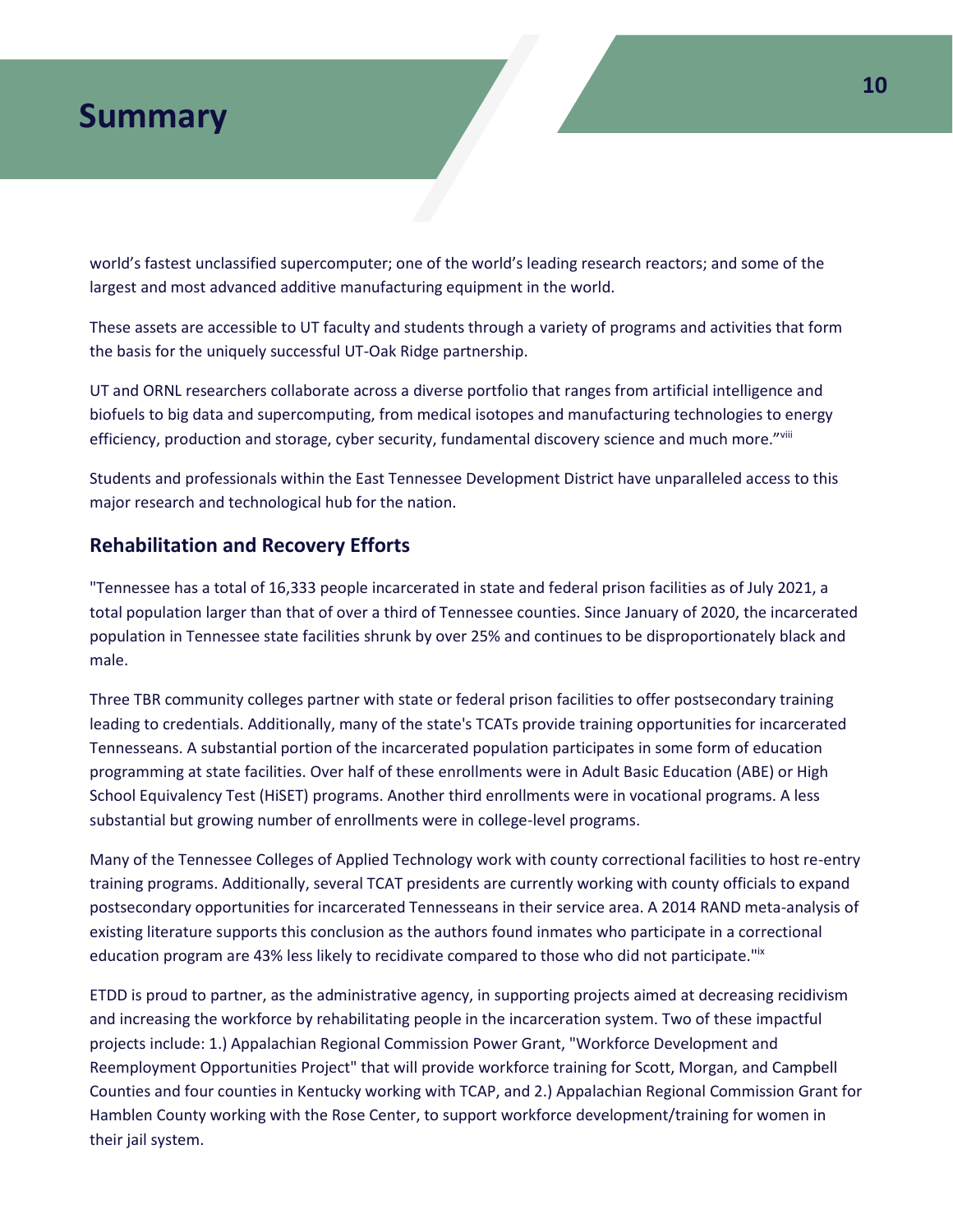### **Unemployment, Opportunity Zone, Tax Credits**

### **Unemployment**

''As Tennessee's economy continues to rebound, the state has experienced three consecutive months of lower unemployment, according to newly released data from the Department of Labor and Workforce Development (TDLWD). The preliminary, seasonally adjusted statewide unemployment rate for August came in at 4.6%, 0.1 of a percentage point lower than July's revised rate of 4.7%. June's unemployment rate was 4.9%."<sup>x</sup>

| <b>County</b> | <b>Unemployment Rates</b> |
|---------------|---------------------------|
| Sevier        | 3.5%                      |
| Knox          | 3.6%                      |
| <b>Blount</b> | 3.8%                      |
| Loudon        | 3.9%                      |
| Anderson      | 4.2%                      |
| Roane         | 4.4%                      |
| Jefferson     | 4.5%                      |
| Hamblen       | 4.5%                      |
| Union         | 4.6%                      |
| Monroe        | 4.8%                      |
| Morgan        | 4.8%                      |
| Grainger      | 4.8%                      |
| Claiborne     | 5.0%                      |
| Campbell      | 5.3%                      |
| Scott         | 5.3%                      |
| Cocke         | 5.4%                      |

Table 3: Unemployment Rates per County: 2021<sup>xi</sup>

Chart 1: Unemployment Rate Comparison between 2020 and 2021



### **UNEMPLOYMENT RATE COMPARISON**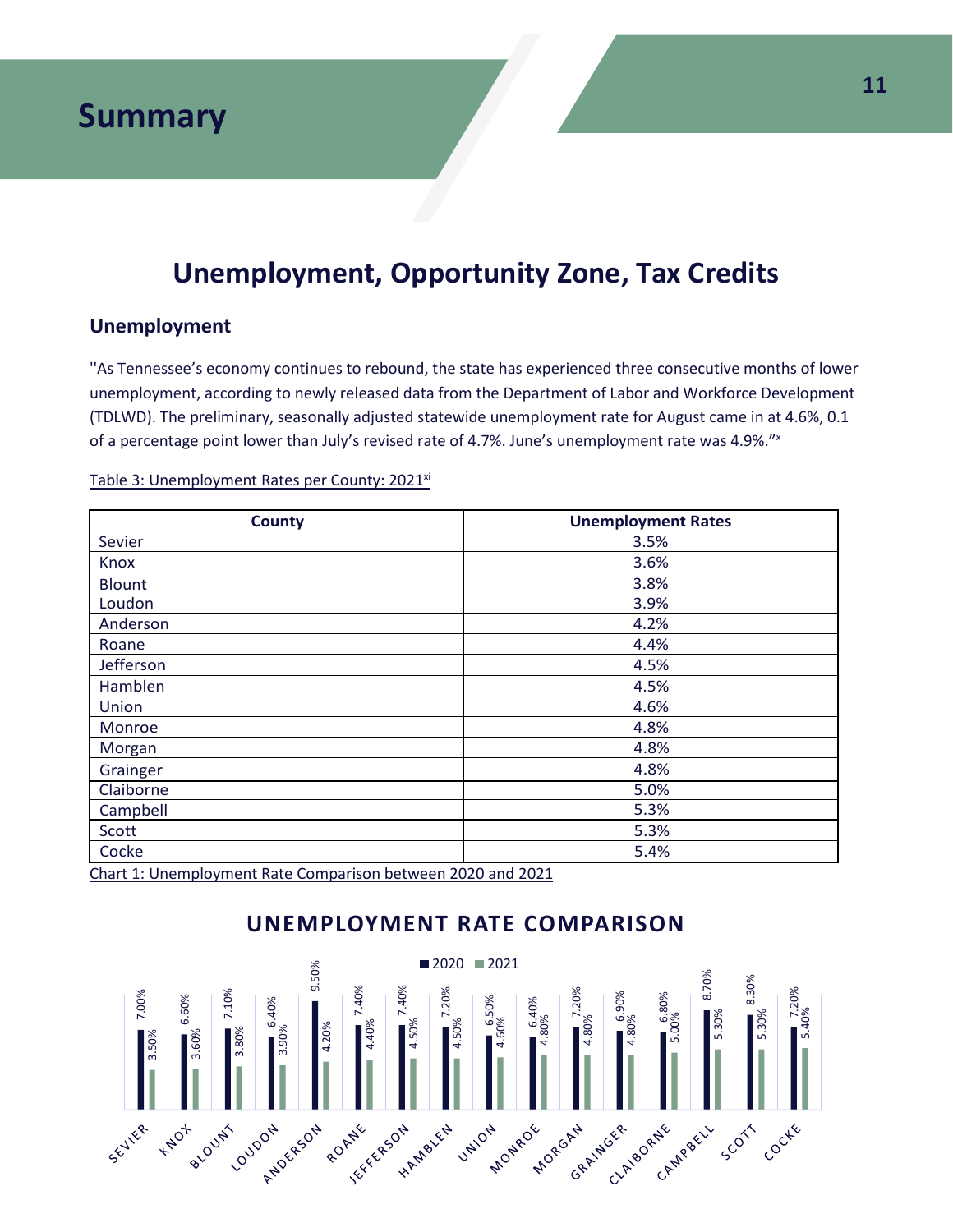### **Opportunity Zone**

The Opportunity Zone Program is a community development tool designed to drive long-term capital to lowincome communities by providing a federal tax incentive for investors to re-invest their capital gains into Opportunity Funds to revitalization in designated low-income areas. Within the ETDD service area, twelve counties qualify with opportunity zone status. These counties and number of census tracks approved include: Roane, Claiborne, Scott, Union (1 each); Anderson, Loudon, Monroe, Cocke, Blount, Hamblen, Sevier (2 each) and Knox (9). Of these twelve counties that have received Opportunity Zone designations, the Opportunity Zones account for 16.1% of all economically distressed areas.

### **Job Tax Credit Enhancements**

The Tennessee Job Tax Credit Enhancement program provides incentives for companies expanding or relocating to the state and committed to creating new full-time positions. Incentives are available for counties that have been Tier 2, Tier 3 and Tier 4, progressively deemed those with greater economic distresses. ETDD has the highest number of counties statewide (6) classified at the Tier 4 level.

### **Child Tax Credit Benefits Tennessee Families**

The Child Tax Credit, which was passed as part of the American Rescue Plan on March 11, 2021, began disbursing monthly payments to Tennessee families in July 2021. Families will receive in total \$3,600 dollars per child under 6 years of age and \$3,000 dollars per child 6 to 17 years of age. About 48,300 Tennessee families have received the payments thus far (October 2021), and payments are scheduled to end in December 2021.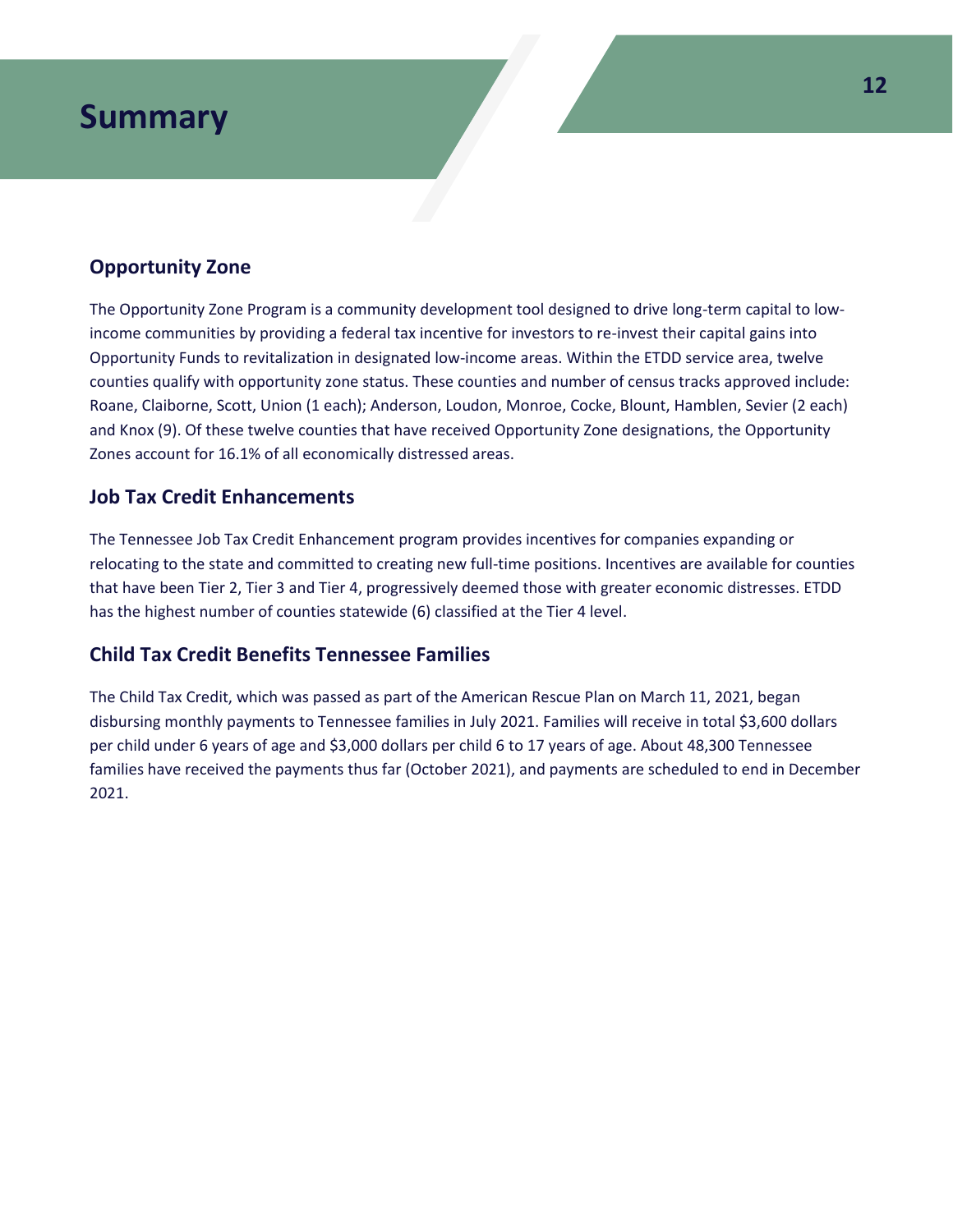### **Employment & Career Clusters**

The 16 career clusters are all represented throughout the ETDD region. The most impactful employment pathways within those clusters include:

- Education/Training: Located in Knox County as the flagship state university and medical center, the University of Tennessee is the largest educational employer in the State across its five campuses. Within the ETDD counties, there are approximately ten post-secondary institutions that not only provide career training for the residents, but also provide employment for numerous residents.
- Health Sciences: With approximately 23 hospitals, psychiatric and medical centers, as well as numerous research, pharmacology, primary and specialty care practices, the ETDD service area not only benefits from access to quality healthcare, but also has strong employment and career opportunities within this field. The Bureau of Labor Statistics has stated that these jobs are "expected to have the fastest employment and to add the most jobs between 2014 and 2024."
- Agriculture, Food and Natural Resources: Tennessee ranks eighth in the number of farms with 77,300 farms covering 10.8 million acres, or 41% of the State's 26.4 million land acres.
- Government/Public Sector and Science, Engineering Technology and Math: The Department of Energy's impact on Tennessee totaled \$5.6 billion last fiscal year, according to a new study by the East Tennessee Economic Council. Y-12 National Security Complex in Oak Ridge has begun constructing the \$6.5 billion Uranium Processing Facility, which is the largest construction project in the history of the state.<sup>xii</sup> The counties of Anderson, Roane, Knox and Loudon support the employment needs of these national laboratories, research facilities and technology-based companies.
- Manufacturing: In 14 of the 16 ETDD counties, skilled production workers have the highest occupation cluster employment.<sup>xiii</sup>
	- o Automotive Parts manufacturing, located in virtually all ETDD counties, and Boat Manufacturing, located in Loudon, Knox and Monroe counties provide 14,000+ jobs collectively.
	- o Furniture manufacturer England, Inc., an independent division of La-Z-Boy Incorporated that has been in New Tazewell since 1964<sup>xiv</sup>, will invest \$31 million to expand its operations in New Tazewell, TN. The expansion will create 202 jobs in Claiborne County.
	- Takahata will add 13,000 square feet to its existing facility in Scott County and introduce new equipment to meet growing demand. The plastic injection molding automotive manufacturer will invest \$9.7 million and create 81 new jobs in Scott County.<sup>xv</sup>
	- o Oshkosh, a leading designer and manufacturer of specialty vehicles and vehicle bodies, Oshkosh plans to create more than 300 jobs in Jefferson County over the next three years.
- Food Service, Restaurant Industry: The restaurant industry accounts for 10% of the employment in the state, over 80,000 East Tennesseans and approximately \$12.2 billion in estimated sales.
- Hospitality and Tourism: The Great Smoky Mountains, Dollywood, Ober Gatlinburg, and numerous TVA lakes contribute to the profound effect this industry has on the economy of East Tennessee, employing over 550,000. xvi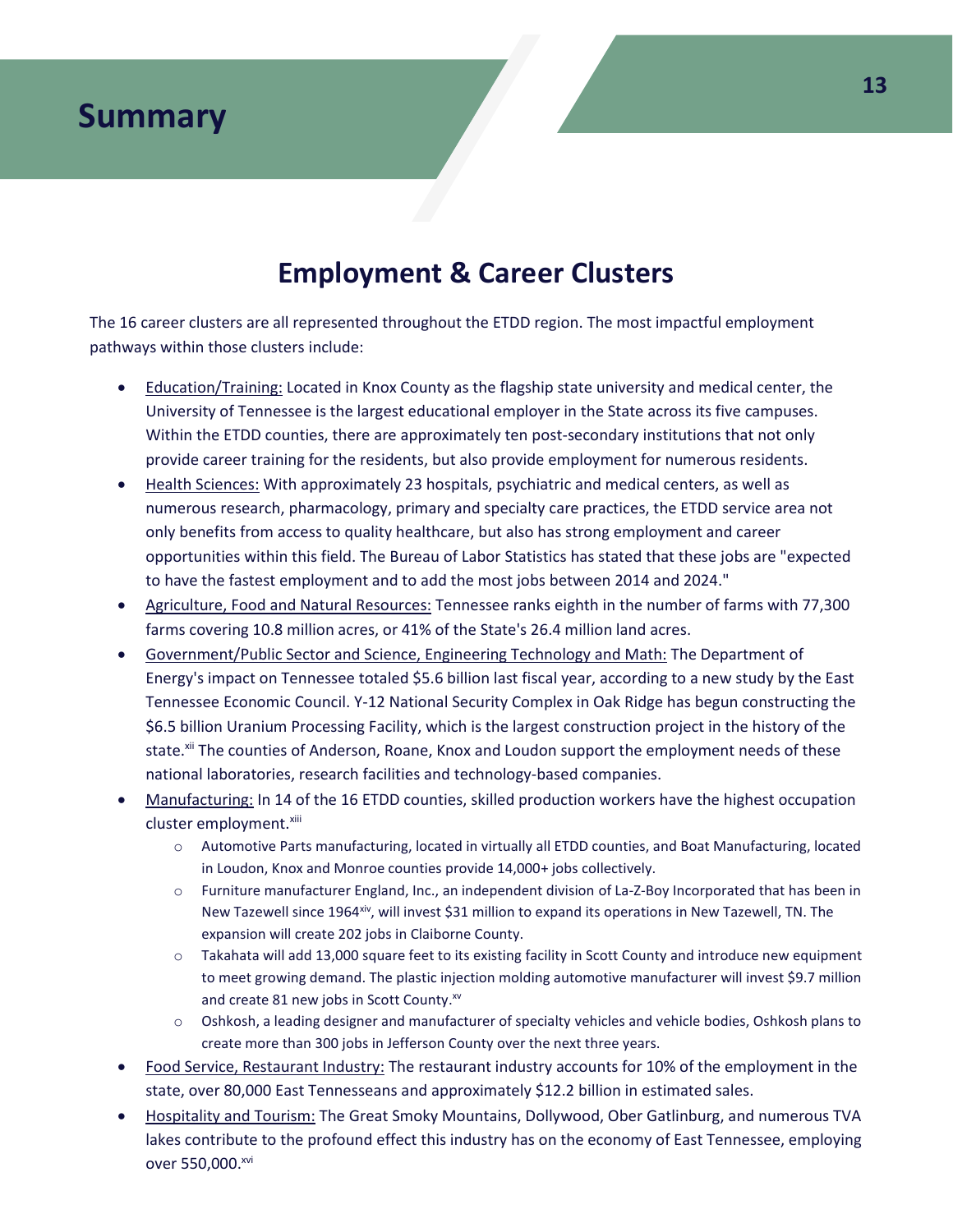### **Tourism, Environmental, Geographic and Cultural Impacts**

### **Tourism**

Tennessee tourism generated \$16.8 billion in domestic and international travel spending in 2020, a 31.6 percent decline from the previous year according to newly released economic impact data from U.S. Travel Association and Tourism Economics. Travel in Tennessee generated nearly 150,000 jobs and \$1.4 billion in state and local tax revenue. Despite the impact of COVID-19, efforts to promote outdoor travel opportunities helped Tennessee outperform the national average decline of 42 percent.<sup>xvii</sup>

### **Opioid Use**

The opioid crisis continues to sweep across the nation with catastrophic consequences. Tennessee has had ample experience in dealing with the opioid crisis. The state ranked third in the nation in 2016 for opioid prescriptions dispensed per capita. Tennessee ranks 15th with the highest rates of drug overdose deaths with the majority of those deaths related to opioids. A large share of individuals in Tennessee Department of Mental Health and Substance Abuse Services treatment facilities had opioid-related abuse problems with an estimated \$422.5 million spent on hospitalizations associated with opioid abuse. Xvill All opioid-related hospitalization costs have been estimated at \$442.6 million per year, and TennCare costs at \$76.9 million annually. "Overdose deaths in Tennessee jumped nearly 50% in 2020 according to new data from the Tennessee Department of Health. Close to 80% of overdose deaths were caused by synthetic and prescription opioids."xix

ETDD has several counties that are ranked in the nation's top 50 for opioids prescribed per capita, using morphine mg equivalents in 2015. These counties included Campbell (3rd), Claiborne (7th), Cocke (20th), Anderson (34th) and Hamblen (44th). Knox County ranks third in the state for opioid-related deaths. The opioid problem is worse in East Tennessee than anywhere else in the state. East Tennessee is part of the Appalachian region, where socio-economic disparities put people more at risk for addictions according to the National Institute on Drug Abuse. It also is situated on the I- 40/I-75 corridor, putting it at the end of the drug pipeline that begins in Michigan.<sup>xx</sup>

Most discussions of this epidemic have appropriately focused on adverse health consequences including addiction, overdoses, and mortality. However, one facet of the problem that has received relatively scant attention is the potential consequences for the labor market. It is possible to show that higher per capita opioid prescription rates lead to higher county unemployment rates, lower rates of labor force participation and diminished employment to- population ratios. Having 1% of the workforce out correlates to \$1.29 billion in lost income. A back of the envelope calculation indicates that a 10% reduction in per capita opioid prescriptions would lead to an additional \$825 million in income for Tennesseans from enhanced labor market participation.<sup>xxi</sup>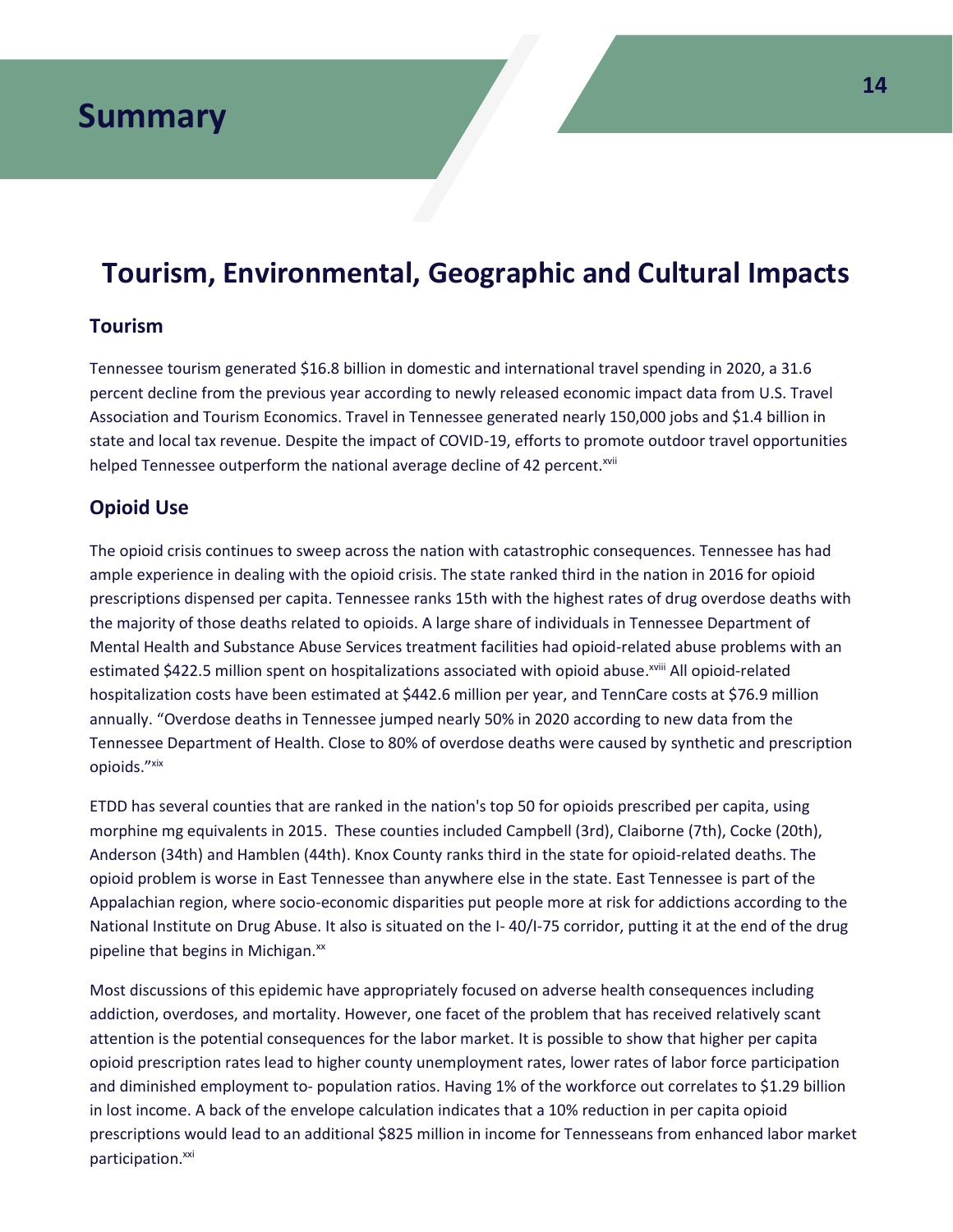# **SWOT Analysis**

### **Strengths, Weaknesses, Opportunity, and Threats**

The ETDD SWOT analysis has been developed by the CEDS Advisory Board to identify the regional strategic plan, goals, objectives, and performance measures for the upcoming three years. The following presents the summary received for each of the SWOT categories:

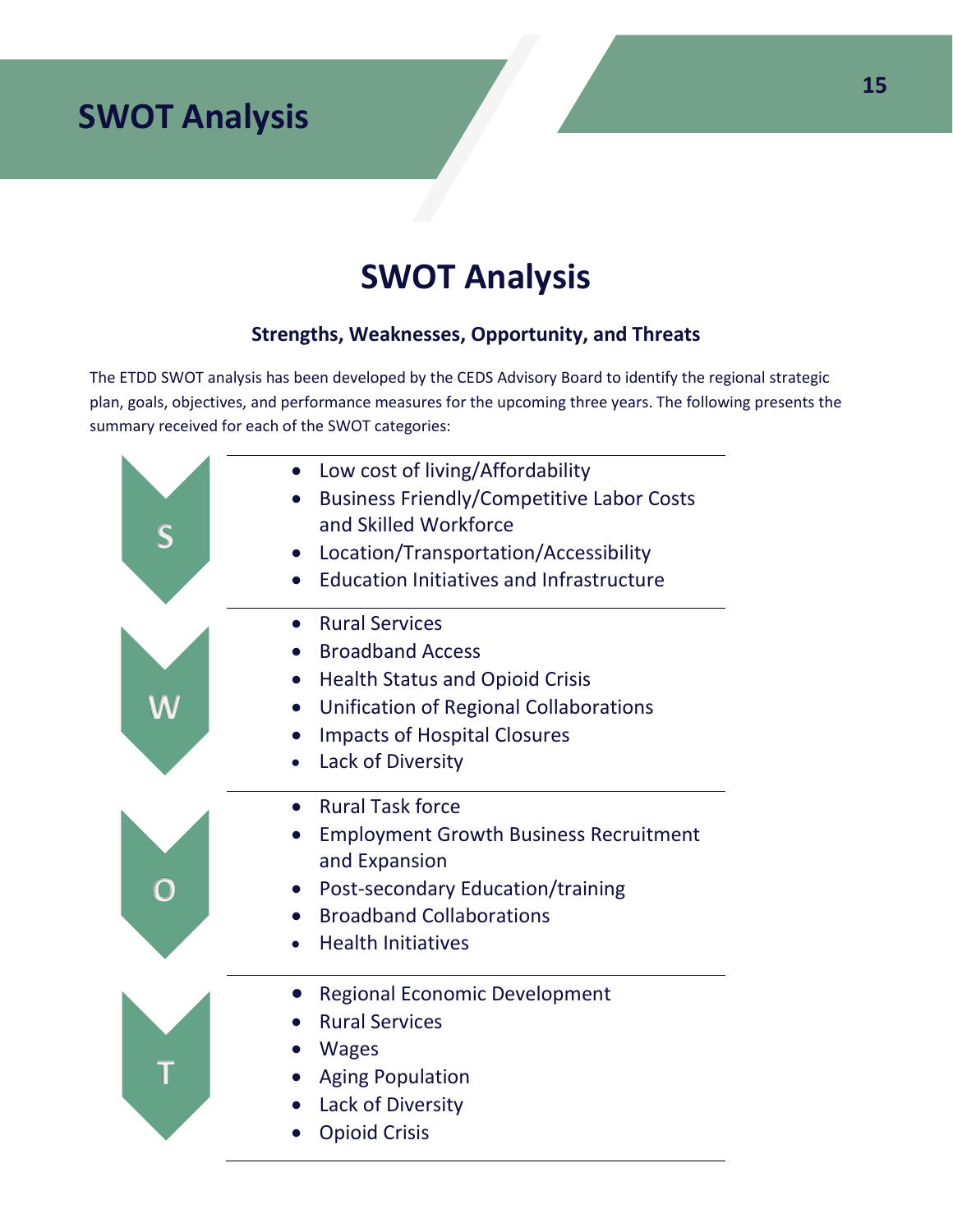Strengths (S): Assets and advantages

Weaknesses (W): Challenges, disadvantages, and shortcomings

Opportunities (O): Possibilities for improvements and progress

Threats (T): Internal and external factors that could compromise or contribute to regional decline

### **2021 SWOT Updates**

#### **STRENGTHS**

#### **WEAKNESSES**

Rural Healthcare in the Wake of COVID-19: As mentioned in the 2019 SWOT update, numerous rural hospitals were closed, leaving large swathes of rural communities without accessible healthcare options. While the impacts then were quite negative, in the wake of the COVID-19 pandemic these issues are even more concerning. As of 2016, seven of the thirty counties ranked as the worst primary care health resource shortage areas in Tennessee were in the ETDD area. In addition, nine of the ETDD counties were listed as federal medically underserved areas, six were federal medically underserved populations, and one county was listed as a partial medically underserved area as of August 2019. With the rate of hospitalization steadily increasing, this is particularly concerning for rural communities and the more well-served communities that will provide increased services for surrounding areas.

Lack of Broadband Access: While this weakness was contained in the original SWOT analysis, it is important to emphasize how the pandemic has exacerbated this issue. As more businesses and schools transition to an online format, the lack of fast and reliable broadband in the home is even more cumbersome to East Tennesseans. Of the sixteen counties served by the ETDD, fifteen fall below the 90% mark for the percent of households with reliable internet in their home. The lack of internet access is a hindrance for the workforce and for student populations in the ETDD region.

Mental Healthcare and Substance Abuse: While much of the focus around COVID-19 centers on physical health, the pandemic is having profound effects on mental health as well. Increased isolation and stress, not to mention a worsening economy, has many communities feeling the mental and emotional toll of the pandemic. As of 2018, the ETDD area contains three of the thirty worst counties for shortages of mental health providers across the state, including Claiborne, Grainger, and Morgan counties. Across all counties administered by the ETDD, seven counties experienced federal mental health professional shortage across the entire population and nine counties experienced the shortage across the entire low-income population. This lack of mental healthcare access can lead to increased substance abuse, which is troubling especially in the presence of a worsening opioid crisis.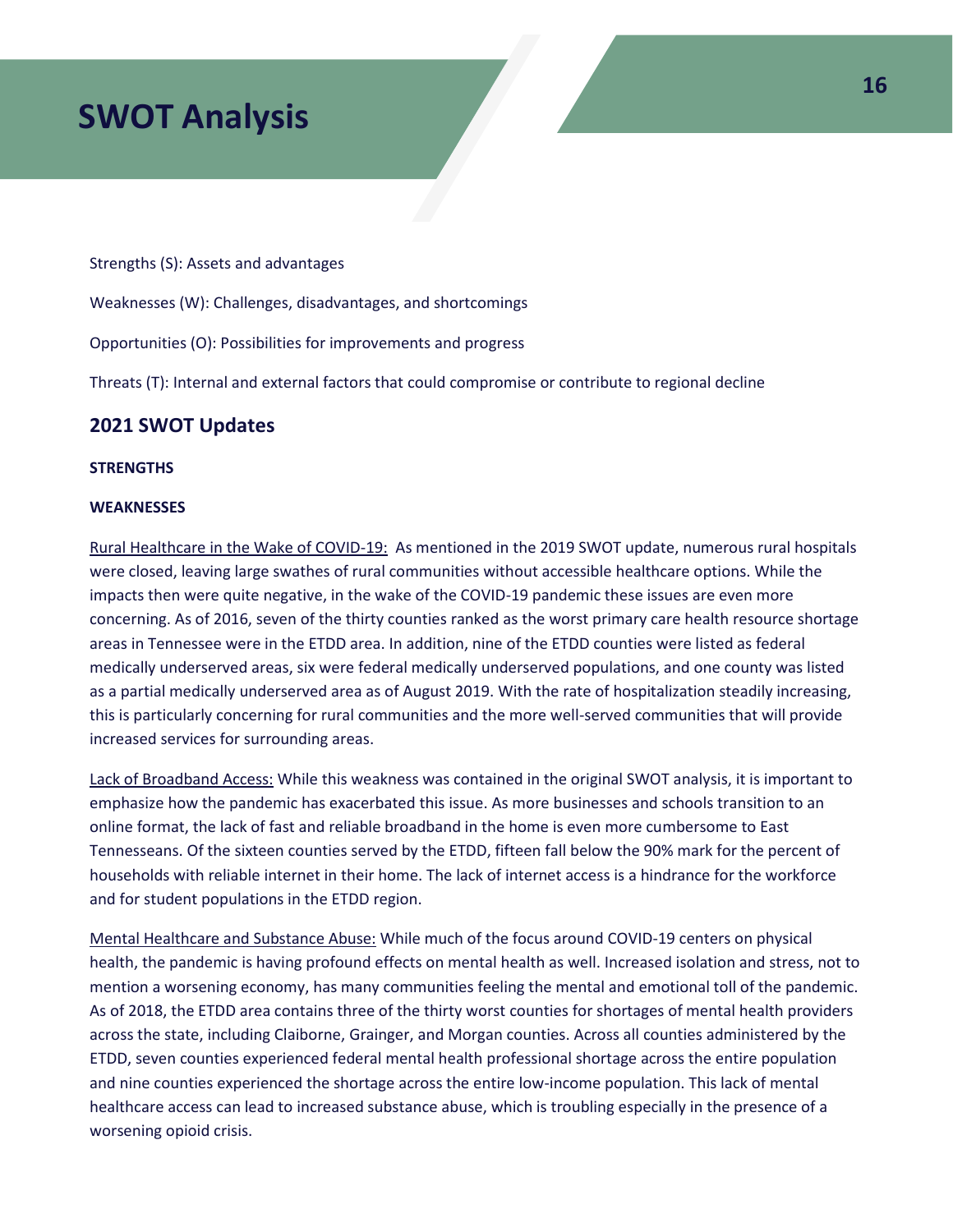#### **OPPORTUNITIES**

Reinventing Tourism: While the COVID-19 pandemic will undoubtedly hurt the tourism industry in Tennessee for 2020, there are many opportunities for future growth in the tourism industry. In the short term, the Tennessee Department of Tourist Development has received CARES Act funding to "remarket the severely devastated industry to aid in its recovery." There is promise in promoting safe and socially distanced travel, especially in travel destinations in East Tennessee such as the Great Smoky Mountains National Park. In the long term, though, there are even more promising signs for a rebound in the tourism industry. Recent reports show that Americans plan to travel more domestically following the pandemic, especially to national parks and public lands. Given that East Tennessee is home to the nation's most popular national park, this is an opportunity for the tourism industry to seize on future potential.

Increased Focus and Innovation in Healthcare: The COVID-19 pandemic brought heavy attention to the lack of healthcare access and providers in rural communities. Given the issues with rural healthcare access discussed in the preceding section, it is likely that this increase in attention will bring with it increased motivation to fix these issues. Since the onset of the pandemic, there have been initiatives to increase access with telehealth providers and rural health care funding. These initiatives serve as an excellent jumping off point for future expansion.

Increased Interest on Broadband Expansion: The COVID-19 pandemic has highlighted areas that are weaknesses in East Tennessee. With increased attention on these areas, there is heightened interest in ways to combat these issues and find solutions to these complex problems. Broadband access is no different. With more businesses and school systems relying on internet access for daily life due to the pandemic, there has never been more attention and interest in fixing issues with broadband access in the ETDD area.

#### **THREATS**

Strength of Education during COVID-19: When many schools ended classes early or transferred to an online format during the onset of the coronavirus pandemic, students across Tennessee and in the ETDD area were faced with educational declines. The 2019-20 school year was abruptly disrupted and the 2020-21 school year for many districts in the region was impacted by the pandemic, with some adopting shortened semesters, online formats or hybrid instruction. With these changes, there are concerns that students may not be as prepared or receiving the same quality of education as years past. These impacts on education can have farreaching consequences on students both academically and socially and are reflected in the latest postsecondary data included earlier in the report.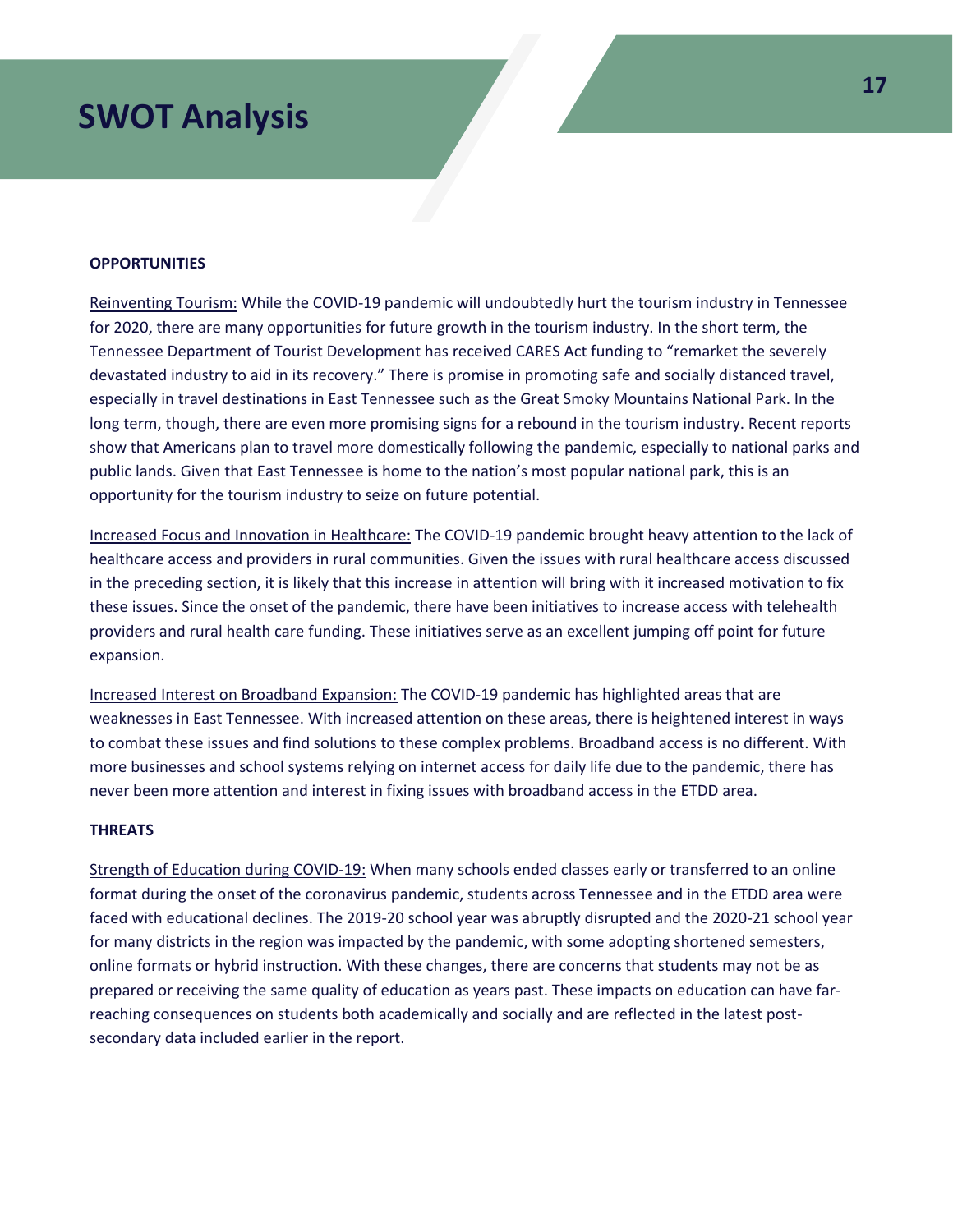#### *STRENGTHS*

Low Cost of Living/Affordability: Based on second quarter 2018 averages, Tennessee has the 6th lowest cost of living in the nation at approximately 10% below the national average. The state has no tax on income, although there are taxes on investments and dividends. Tennessee state tax rate is 7% when supplemented by local rates that can be as high as 2.75%. On average, the total rate paid by Tennessee residents is 9.46%. The sales tax rate for food and food ingredients is 5%. There are no taxes on prescription drugs or retirement income. Across the 16 ETDD counties, the average home price is \$134,832 36. All 16 ETDD counties have a cost-of-living rate lower than the national average36.

Business friendly environment with Education aligned to producing Skilled workers: Tennessee continues as the No. 1 state for job growth among small businesses, according to data collected by the nation's biggest payroll provider, Paychex. A skilled worker is any worker who has specialized knowledge and acquired abilities who can be immediately placed in employment situations with little, to no, additional skills training. The number of post-secondary completions has increased by 14.5% during the same period. The percentage of Tennesseans, age 25-64, with an Associate's Degree or higher increased from 29.9% to 35.7% from 2006-2016. This 5.8 percentage points ranks Tennessee #5 in the nation. In addition, the number of Tennesseans with a Bachelor's Degree or higher increased by 5.1% over this same period. Tennessee Promise and Tennessee Reconnect are pioneering programs being recognized nationwide as a proven strategy to impact workforce development.

Transportation: Home to the 2nd busiest cargo airport in the world, 3rd largest rail center in the US, the nation's 5th largest inland port, and 1st in the southeast for trucking, courier and messengers sector employment, Tennessee is conveniently accessible within a day's drive to a majority of US markets. The Tennessee River provides southern access to the Tennessee- Tombigbee waterway and western access to the Mississippi River, both of which provide access to the waterways of the world. The transportation network within ETDD has three major interstates (I-40, I-75, I-81). McGhee-Tyson Airport, located in Blount County, is the premier air facility in East Tennessee. With parallel 9,000 feet runways, McGhee Tyson Airport can accommodate any size aircraft in today's inventory. McGhee Tyson Airport has five major airlines serving 21 non-stop destinations The Tennessee Air National Guard's 134th Air Refueling Group operates out of McGhee Tyson Airport.

"Plans for the long-awaited Oak Ridge airport have continued to progress in recent months, and leaders of the project are gaining confidence that the town could have a general aviation airport in the next two years if plans fall into place as hoped... As it currently stands, plans call for a 5,000-foot runway, a partial parallel taxiway and about 40 hangars on 171 acres that was acquired from the Department of Energy. Metropolitan Knoxville Airport Authority, which oversees McGhee Tyson Airport and Downtown Island Airport, is managing the project" (Whetstone, T., January 15, 2019, "Long-awaited Oak Ridge airport could break ground in 2020", Knoxville News Sentinel).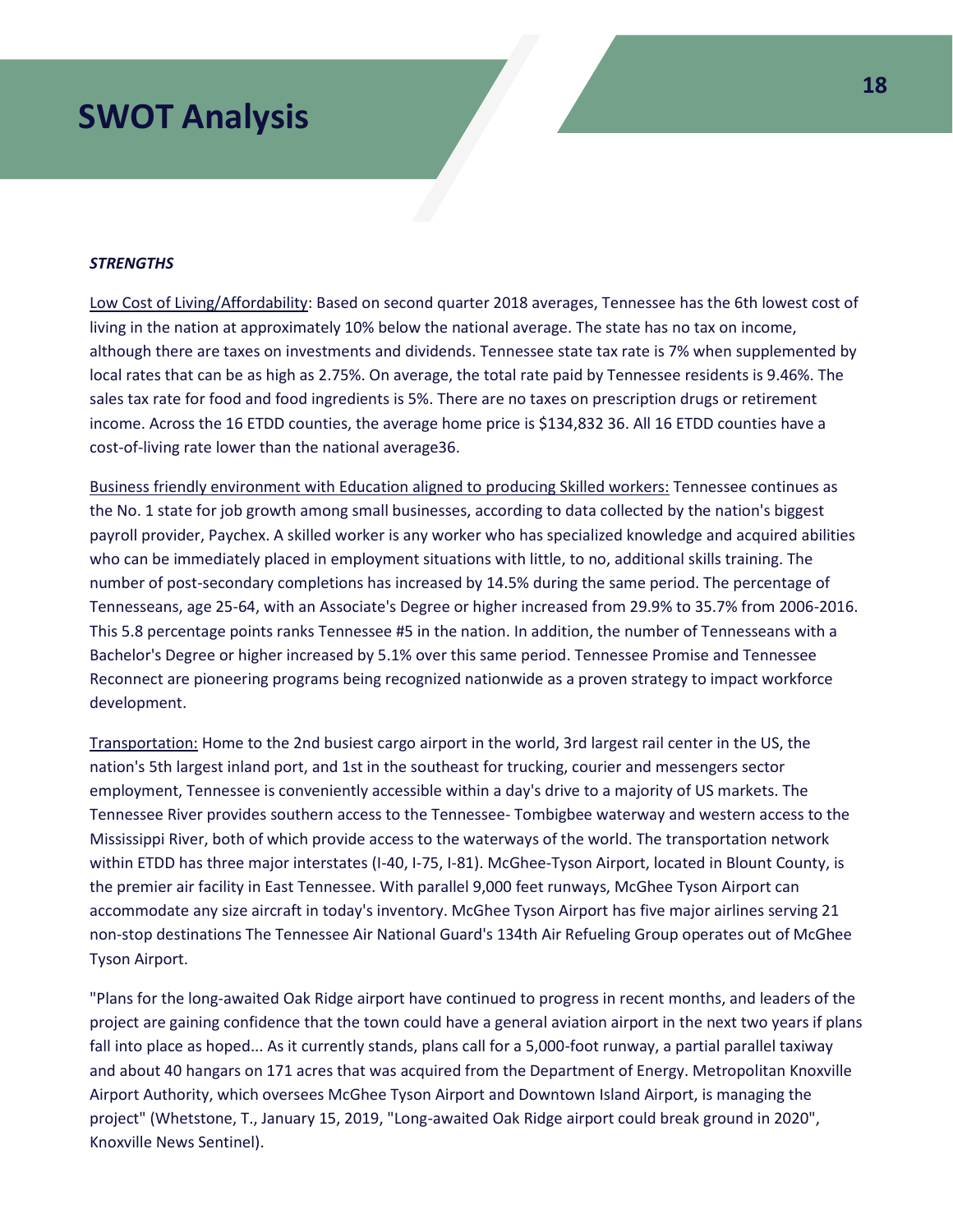#### *WEAKNESSES*

Rural Services: "Many of the state's rural areas are not sharing in the success of their urban counterparts. Based on rankings of unemployment rate, per capita market income and poverty rate, 17 of Tennessee's counties, all in rural areas, are in the bottom 10% of the nation with an additional 35 counties ranking in the bottom 25%. With more than half of our ETDD counties are in the bottom quarter of the country in economic indicators, thus our rural areas struggle with building capacity for key functions and developing their local assets to create thriving communities."xxii From community infrastructure capacities, recruitment of highly qualified teachers, healthcare services, business/corporation recruitment and workforce skills development, the rural communities are vastly in need of support.

Eleven of the 16 ETDD counties are defined as Rural. Nine ETDD service counties have been identified by the Tennessee Housing Development Agency as Targeted Areas of chronic economic distress and have allowances to promote homeownership in these areas. Seven ETDD counties have been identified as a Federal Health Professional Shortage Area for mental health services, with the remaining nine ETDD counties identified as lacking mental health services countywide for the low income residents. Fourteen ETDD counties have been identified Federal Health Professional Shortage Areas for primary care countywide for the low-income residents, with the remaining two counties (Cocke and Union) lacking primary care services for all residents.<sup>xxiii</sup>

Health Status: Tennessee has the 5th highest adult obesity rate in the nation with consistent distribution of the percentages of adults within the rural, suburban, and urban area being obese. African Americans present with a much higher prevalence of obesity than their white or Latino counterparts. Yet, the more alarming trend is the fact that Tennessee children are now the heaviest kids in the nation. Thirty-eight percent of Tennessee kids are either overweight or obese. The new rating is a distressing milestone in Tennessee's obesity crisis, which threatens the long- term health of the state. Preventable chronic diseases directly related to obesity are cumulative and present added issues of healthcare costs and needs, as well as lost productively. The rural, urban, and suburban geographic regions of the state have similar percentage rate of obesity, yet the significant concern for treatment of the associated chronic diseases caused and correlated from obesity is for the rural population. These areas experience the most significant medical professional shortages and have some of the highest rates of uninsured.

Broadband Access: ThinkTennessee and the Center of Rural Strategies' report states that "roughly a quarter of Tennessee's rural families are without any kind of broadband access, while 23% of the total population reports that they lack a high-speed internet subscription". One in four rural families live in areas without access to broadband. The East Tennessee Development District service region has the highest number of counties statewide that fall into the data category reflecting up to 50% of the population lacks access to broadband service. These ETDD counties include Grainger, Union, Jefferson, and Monroe. Though progress is being made by the Tennessee Broadband Accessibility Act, the brief finds that thousands of Tennesseans, especially those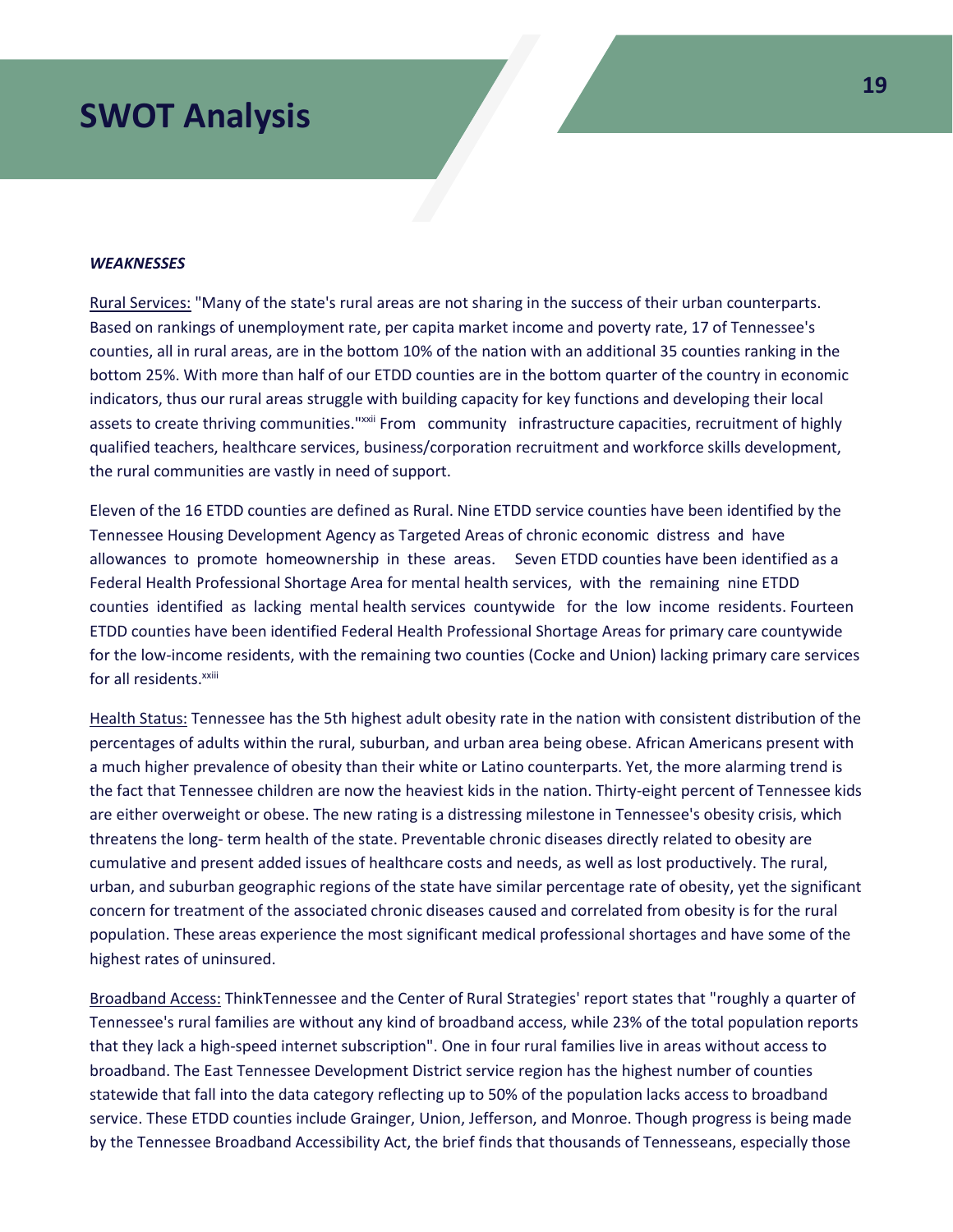in rural areas, do not have access to broadband internet. Further impacts include, many who live in these areas where the service is provided, cannot afford it. Even where broadband is available, a quarter of all households and nearly half (49.6%) of the poorest Tennesseans (<\$20,000 annual income) do not have a broadband subscription.

The cost of subscription is a key barrier for low-income Tennesseans, as 81% of those with incomes below \$30,000/year cite affordability as a main concern in adopting internet service. This fiscal fact could have significant impacts for the residents in the 9 of the 16 ETDD counties of as the median household income reported by the Census Bureau has historically been in the \$30,000 range with poverty levels, above the state average, ranging from 15%-25% in 11 of the 16 ETDD counties.<sup>xxiv</sup>

#### *OPPORTUNITY*

Rural Initiatives: In alignment with the statewide mission of the Rural Taskforce, ETDD collaborates with our rural counties to create opportunities that build stronger infrastructures to improve economic and workforce development, digital infrastructure, entrepreneurial opportunities, and asset-based economic activities. Improvement in these above areas will also have beneficial efforts on the local education systems, teacher recruitment and school capital funds. Supporting rural healthcare development initiatives that targets community-based health resources has significant opportunities to grow, especially in our shortage and distressed counties. The crisis of shortage of primary care and mental health care in the rural communities has the opportunity and priority need to align impactful capacity alliances to resolve.

Employment Growth- Business Recruitment and Expansion: Within the ETDD region are many world-class recreation facilities and destinations including the Great Smoky Mountains National Park, the Cherokee National Forest, Dollywood, and six TVA lakes. These facilities attract well over 11 million visitors per year. Every county in the state saw more than \$1 million in direct tourism impact, but only five counties topped \$1 billion with Sevier at \$2.3 billion followed by Knox at \$1.1 billion. "Tourism pays the bills, but also strains roads, police and wastewater infrastructure" (Leon Downey, ED of Tourism Dept.). East Tennessee has many opportunities to continue to prosper and expand the tourism industry.

East Tennessee is home to many vital workforce clusters and employment opportunities. The Auto industry suppliers, boating manufacturers, data centers, customer service centers, distribution and logistics, film/television industry, aeronautical, tourism, national research and manufacturing all continue to be positioned for positive growth.

Broadband: The think tank and officials with the Center for Rural Strategies also think policies like the "dig once" approach can help expand broadband connections while reducing the cost for the infrastructure. The strategy calls for utilities to coordinate road construction and other infrastructure improvements with broadband installation.<sup>xxv</sup>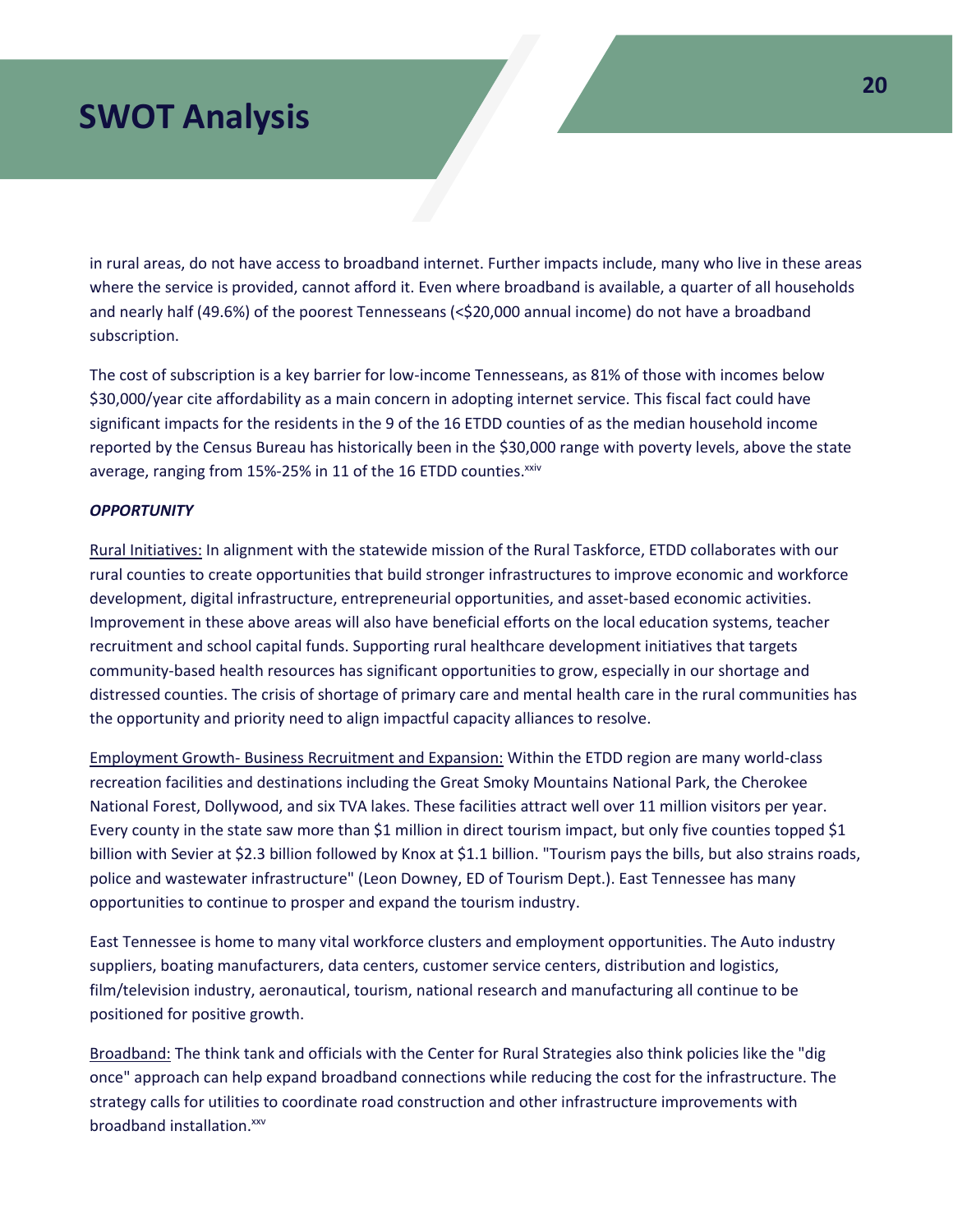Healthy Initiatives: In alignment with the Healthier Tennessee movement, many ETDD's service counties have already been recognized as Healthier Tennessee Communities. This recognition, to prioritize preventable health efforts, has been awarded to Blount, Anderson, Hamblen, Roane, Sevier, Loudon, and Jefferson counties. There are many opportunities for ETDD counties to be recognized for supporting their communities, workplaces, campuses, and residents to participate in healthier lifestyle choices.

#### *THREATS*

Fifty percent of ETDD counties are Designated 'Distressed' or 'At-Risk' Counties in Tennessee by the Appalachian Regional Commission (ARC). Fiscal Year (FY) 2021 reports two of the nine ARC Designated Distressed Counties in Tennessee are located in the ETDD service are: Cocke and Scott Counties. The 'At-Risk' counties include: Campbell, Claiborne, Grainger, Morgan, Monroe and Union. Distressed counties are the most economically depressed counties. These identified counties rank in the worst 10% of the nation's counties. At-Risk counties are those at risk of becoming economically distressed. These identified counties rank between the worst 10% and 25% of the nation's counties. Tennessee wages still averaged nearly 12% less than the U.S. average wage rate of \$25.76.<sup>xxvi</sup>

Having the financial means to afford broadband services is directly linked to a positive employment situation, as employed Tennesseans are more likely to have the means to have a broadband internet subscription than those who are unemployed. Ironically, online job searches decrease the time of unemployment by 25%. Cocke County is one of the most negatively impacted counties with limited or no broadband access and has one of the highest unemployment rates (6.5%).

Population migration: Population increases are anemic at best in most of ETDD's rural counties. Five counties had a negative growth rate the last three-year comparison. The lack of employment opportunities is a major reason for the outmigration of people, especially young people. A lack of jobs and a lack of well-paying jobs causes skilled workers to migrate to wherever good jobs are to be found. This is a particular problem in rural areas as young people leave to acquire training/education and simply never return to their home county to establish residency. '

Aging Population: Tennessee Commission on Aging and Disability (TCAD) conducted a statewide survey of both older adults and their providers. Currently, the two main challenges to meeting the needs of the everincreasing aging population are financial constraints and lack of program capacity to meet current and future demand. The long-term challenge will be the ability to keep up with the increasing demand for programs and services with stagnant or decreasing resources. This strain on the ability to provide adequate resources will be most felt in the rural committees where services are already limited or non-existent.

Sevier (32%), Blount (30%), Union (30%), Jefferson (29%), Grainger (26%), Knox (27%), and Loudon (26%) are expected to have the highest percentage growth in the number of individuals ages 65+ between 2019 and 2030. xxvii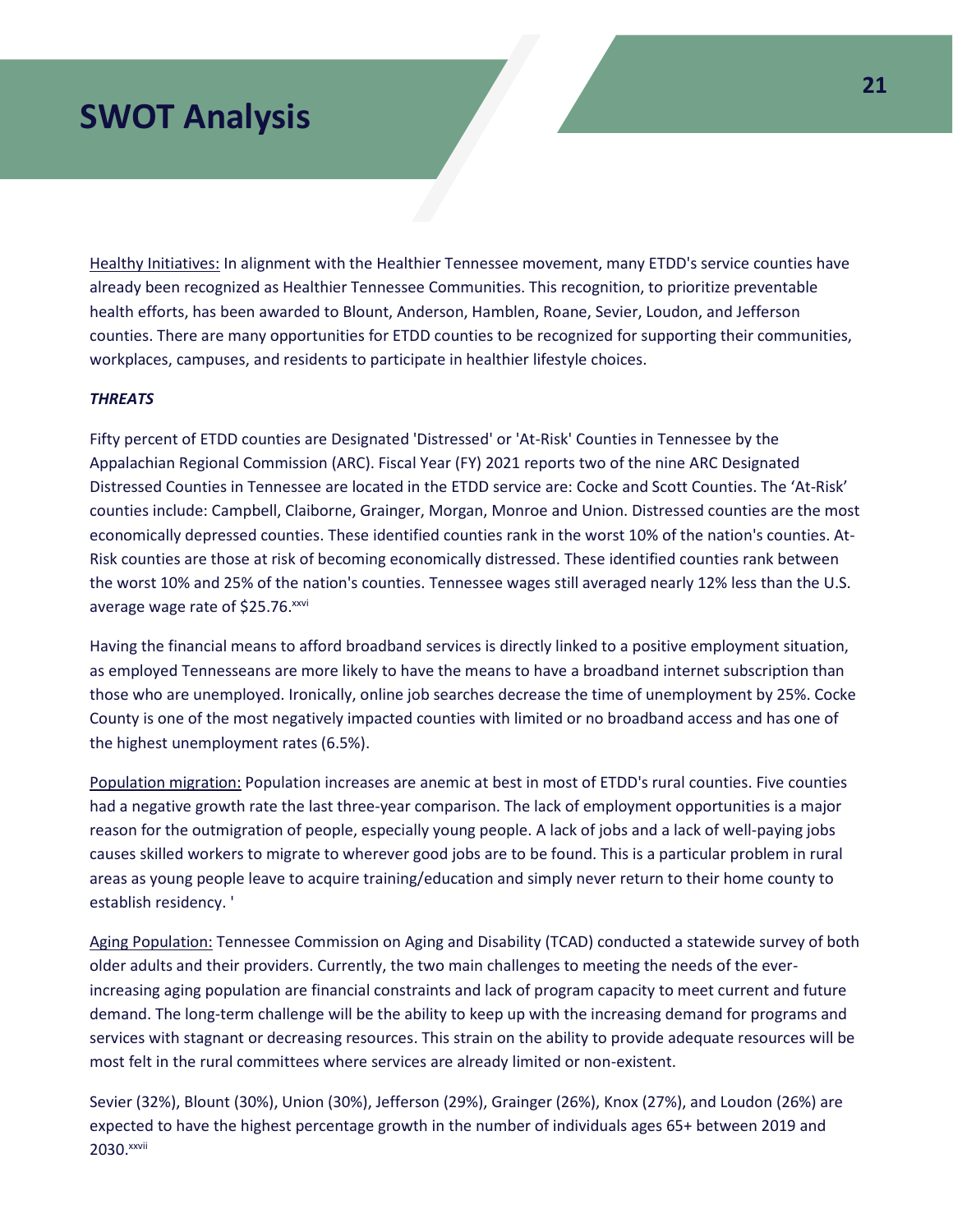# **Action Plan**

### **ETDD Vision Statement**

The East Tennessee Development District will utilize its staff and resources to actively support the economic and community development efforts of local jurisdictions in order to foster job creation, new investment and improve the overall quality of life in the region.

The below Goals and Objectives will be achieved by the collaborative efforts working with the respective counties and municipalities' leadership and staff business and corporations, community residents and stakeholders, as well as engaged state or federal officials.

Any modifications, updates or additions to the Goals and Objectives for 2019 by the CEDS Committee are underlined.

### **Goals and Objectives**

### *These goals and objectives are listed in no particular order.*

Goal 1: Maintain and improve the region's competitive advantages by investing in the improvement of existing industrial parks and encourage the development of new, high quality industrial and business parks

- Objective A: Create high skill, high wage jobs for the emerging labor force
- Objective B: Raise per capita income levels in rural areas by providing access to high wage manufacturing jobs
- Objective C: Limit out-migration by providing a pool of local jobs
- Objective D: Provide adequate new industrial property for the expansion of existing clusters within the automotive, boating building and technology industries
- Objective E: Increase the manufacturing output of the region
- Objective F: Tie industrial recruitment and marketing efforts to target industries identified by strategic plans authored by the State of Tennessee, TVA, ETEDA and the Innovation Valley
- Objective G: Promote new Foreign Trade Zone subzone opportunities in all 16 counties
- Objective H: Support the development of cross county boundary sites that can accommodate the location of large production facilities, i.e., automotive manufacturing plants
- Objective I: Improve rail service facilities and freight terminal facilities within the region
- Objective J: Resilience planning support for leadership across ETDD's service area for disaster recovery
- Objective K: Marketing Plan
- Objective L: Land and infrastructure for industrial site growth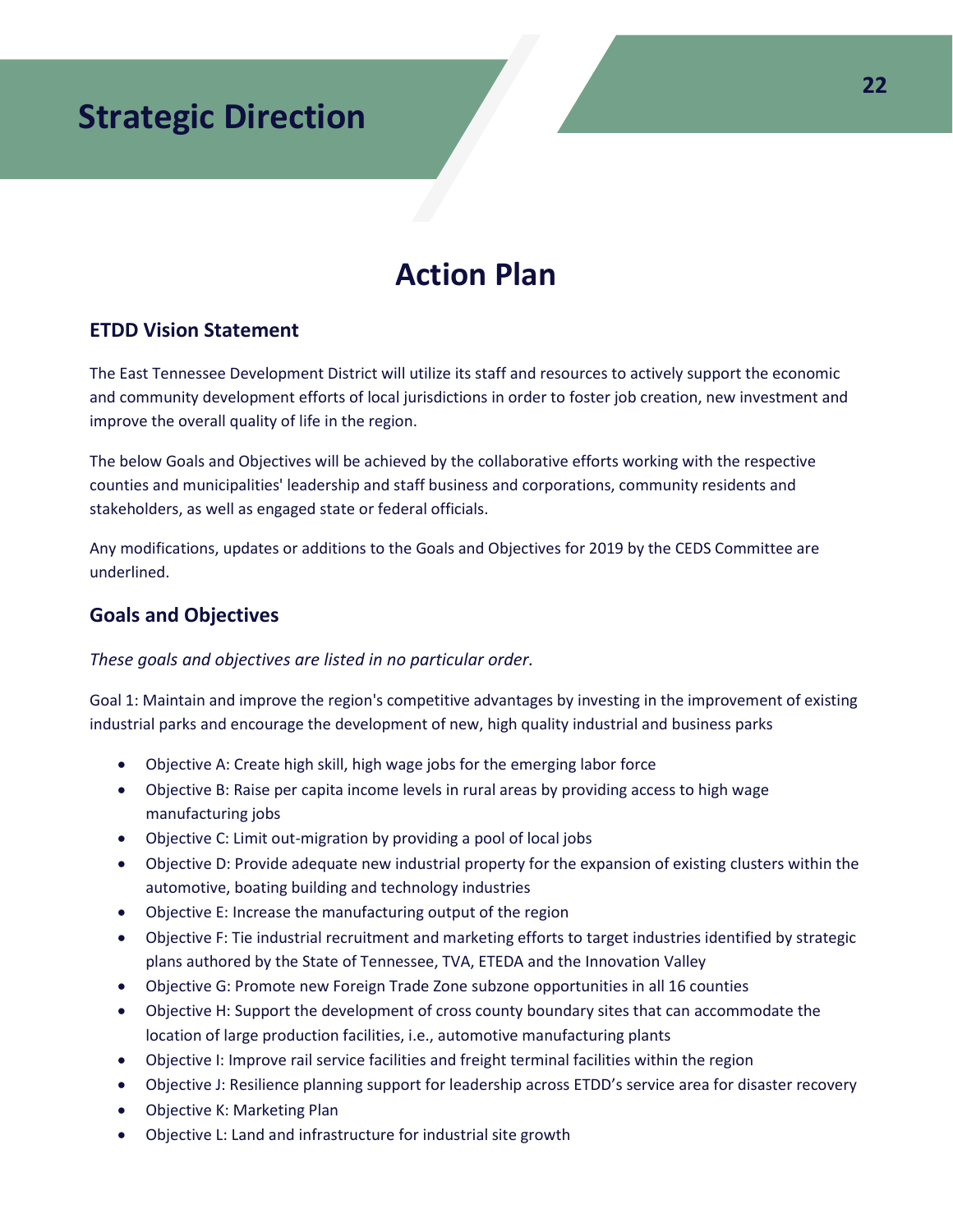Goal 2: Invest in the installation of basic infrastructure in order to improve the overall quality of life in the region and protect and conserve the region's water resources

- Objective A: Extend adequate wastewater collection services to areas that are unserved or underserved and are under heavy development pressure
- Objective B: Improve local wastewater treatment capacity in order support the expansion of existing industry or the location of new industry
- Objective C: Protect water quality by reducing sources of non-point pollution
- Objective D: Extend public water service to unserved areas in order to provide a safe and reliable source of potable water to area residents
- Objective E: Develop strategies for consolidation of existing utility providers in order to maximize economies of scale and coordination of services

Goal 3: Provide broadband access to all areas of the region

- Objective A: Work closely with the State of Tennessee and TVA to prepare high speed broadband development plans for all counties in the District
- Objective B: Work closely with local governments' utilities and private sector to acquire funding for the installation of high-speed telecommunications infrastructure

Goal 4: Improve the region's workforce development institutions and programs

- Objective A: Enhance distance learning capabilities throughout the region
- Objective B: Provide in-county access to American Job Center's programs and services
- Objective C: Support and participate in programs that establish a synergy between companies, technology centers, community colleges and Institutes of Higher Education to address emerging needs for job training skills and continuing education
- Objective D: Establish a community college satellite campus in every ETDD county
- Objective E: Actively support a regional leadership program for the rural ETDD counties
- Objective F: Support and participate in programs that initiate workforce development housing that is available and affordable.
- Objective G: Promote high school career academy pipelines to support the need for skilled labor pools and workforce development
- Objective H: Promote innovative training programs to support re-entry to workforce for rehabilitated, incarcerated and/or released individuals
- Objective I: Support transportation services and capacities for under and unemployed residents

Goal 5: Support small business development and entrepreneurial business development

• Objective A: Provide financing for the development and expansion of small businesses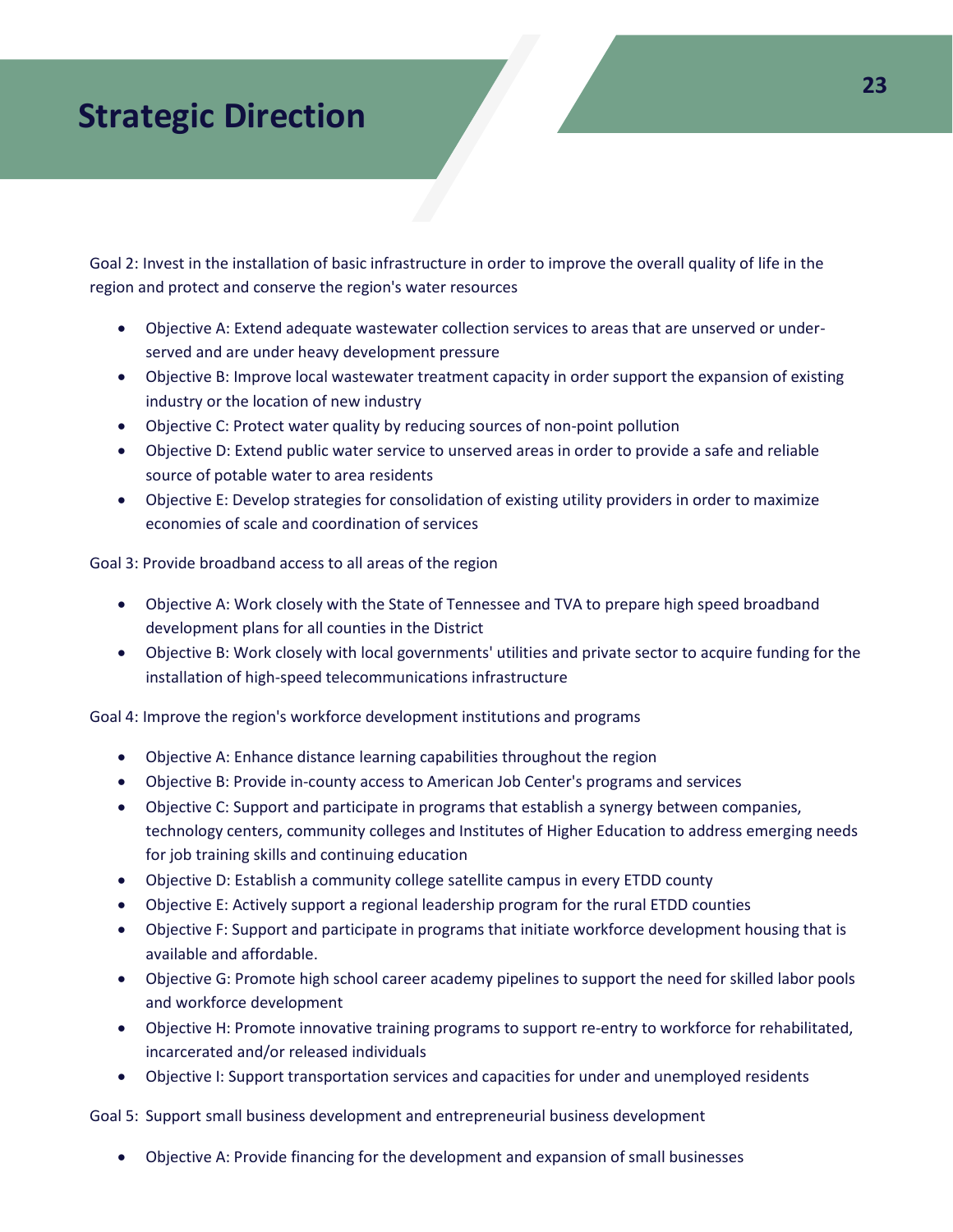- Objective B: Develop sources of micro-loan financing for start-up businesses, especially those of minority and women entrepreneurs
- Objective C: Administer micro loan program targeted at the development and expansion of agribusinesses in the ETDD region

Goal 6: Focus on technology driven economic development opportunities

- Objective A: Support commercialization of emerging technologies that are developed at the Oak Ridge National Laboratory and the University of Tennessee
- Objective B: Provide support to small businesses that are capable of fulfilling procurement opportunities for the new Uranium Processing Facility (UPF) in Oak Ridge
- Objective C: Continue to develop and expand incubator space within each county
- Objective D: Focus on business development within "green" technology areas
- Objective E: Plan for the next phase of technology driven skills within the skilled labor force. (i.e. Robotics, Logistics)
- Objective F: Support and promote Opportunity Zone development

Goal 7: Promote economic resilience and enhance the region's capability to quickly recover from economic downturns and natural or man-made disasters

- Objective A: Identify opportunities for interconnection of public utilities in order to provide redundant sources of public services
- Objective B: Diversify the economic base by the creation of locally owned small businesses
- Objective C: Support pre-disaster planning and preparedness efforts at the local level such as program funding for local governments to have equipment that interacts with the States communication and radio system
- Objective D: Promote development regulations that limit development in flood prone and sinkhole prone areas
- Objective E: Develop plans to quickly respond to major economic contraction events
- Objective F: Decrease reliance on the power grid by promoting energy efficiency programs in the residential sector
- Objective G: Develop strategies to construct low- and moderate-income housing opportunities to serve support workers in the local economy
- Objective H: Support resiliency planning for businesses to aid in Natural Disaster Recovery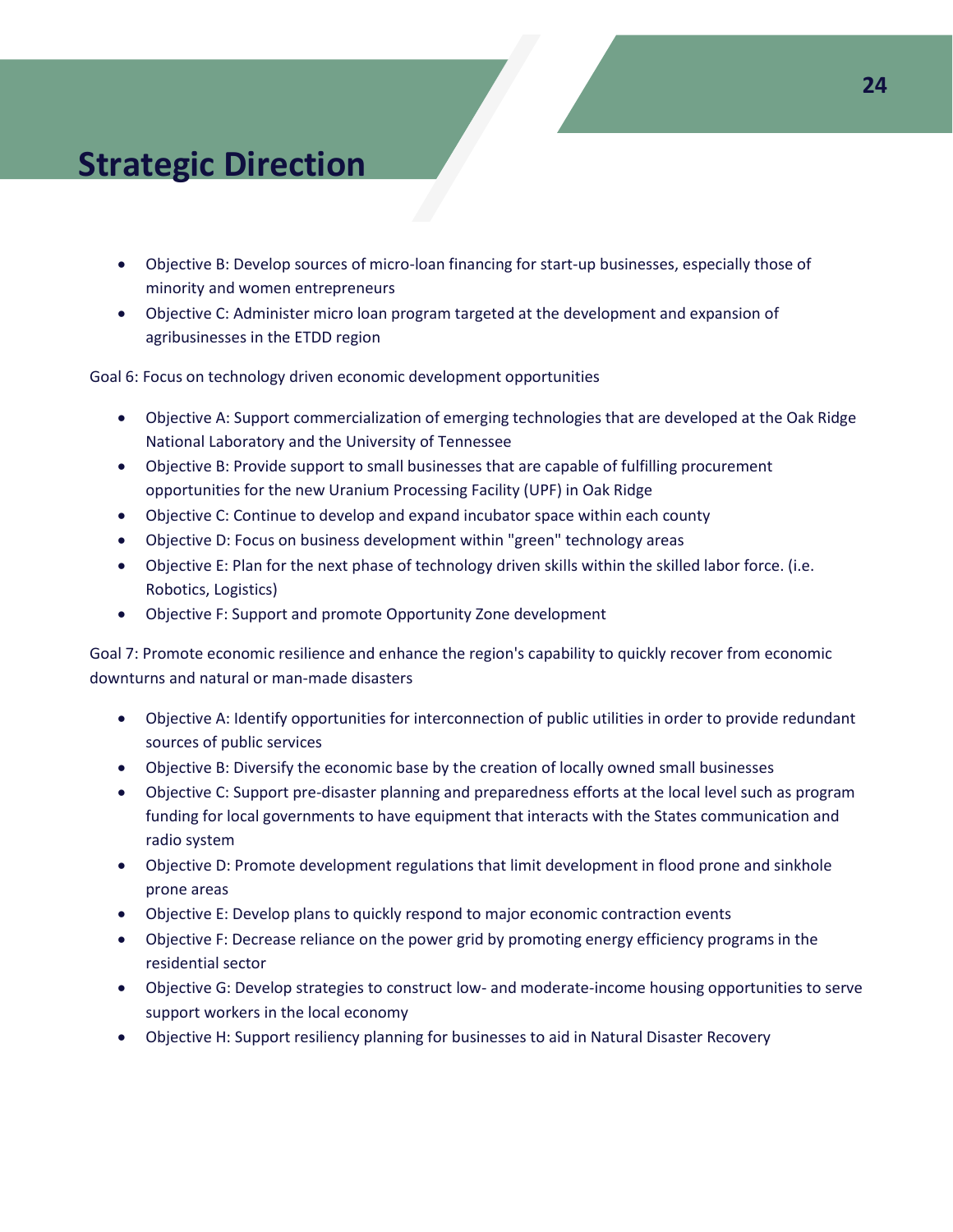# **Evaluation Framework**

The following performance measurements are the five-year goals of ETDD's strategy. The update of the 2018 status of progress to achieve these five-year goals is identified under each category is included.

- 1. Job creation: It is expected that the implementation of the CEDS will result in the creation of 750 new, state average wage level jobs within the region on an annual basis.
	- 2018 2020: 2,092 new jobs
- 2. Job retention: It is expected that the implementation of the CEDS will result in the retention of 500 existing jobs within the region on an annual basis.
	- 2018 2020: 1026 jobs retained
- 3. EDA investments: It is expected that the implementation of the CEDS will result in three new EDA investments that relate specifically to the strategic objectives developed for the ETDD region. Each EDA investment is estimated to be in the \$600K range and will be matched by local investments of \$600K per project.
	- 2018 2020: Four (4) new EDA investments; Investment total is \$9.4M.
- 4. Private investment: It is expected that the implementation of the CEDS will result in the location or expansion of seven (7) industrial companies in the region. Total private investment is expected to be in the range of \$100M to \$120M on an annual basis.
	- 2018 2020: Expansion of ten (10) industrial companies; Total private investments \$1.498B
- 5. Small business development: It is expected that the implementation of the CEDS will result in the approval of twelve (12) new loans for small businesses in the region. Total loan investment will be in the range of \$200,000 per project and private investment will be in the range of \$250,000 per project.
	- 2018: Four (4) new loans for small businesses; \$4M Small Business Loan and \$2,800,000 private investments
	- 2019: Four (4) new loans for small businesses: \$5 million Small Business Loan and \$11,710.00 private investments.
- 6. Change in the economic environment: It is expected that the implementation of the CEDS will assist the region to achieve parity with the State and the nation in terms of per capita income levels. Performance will be measured by an annual assessment of the gap between individual county levels and state/national averages.
- 7. In conjunction with the State of Tennessee, provide action-oriented, short-terms and long- term goals for economic development for two counties in the region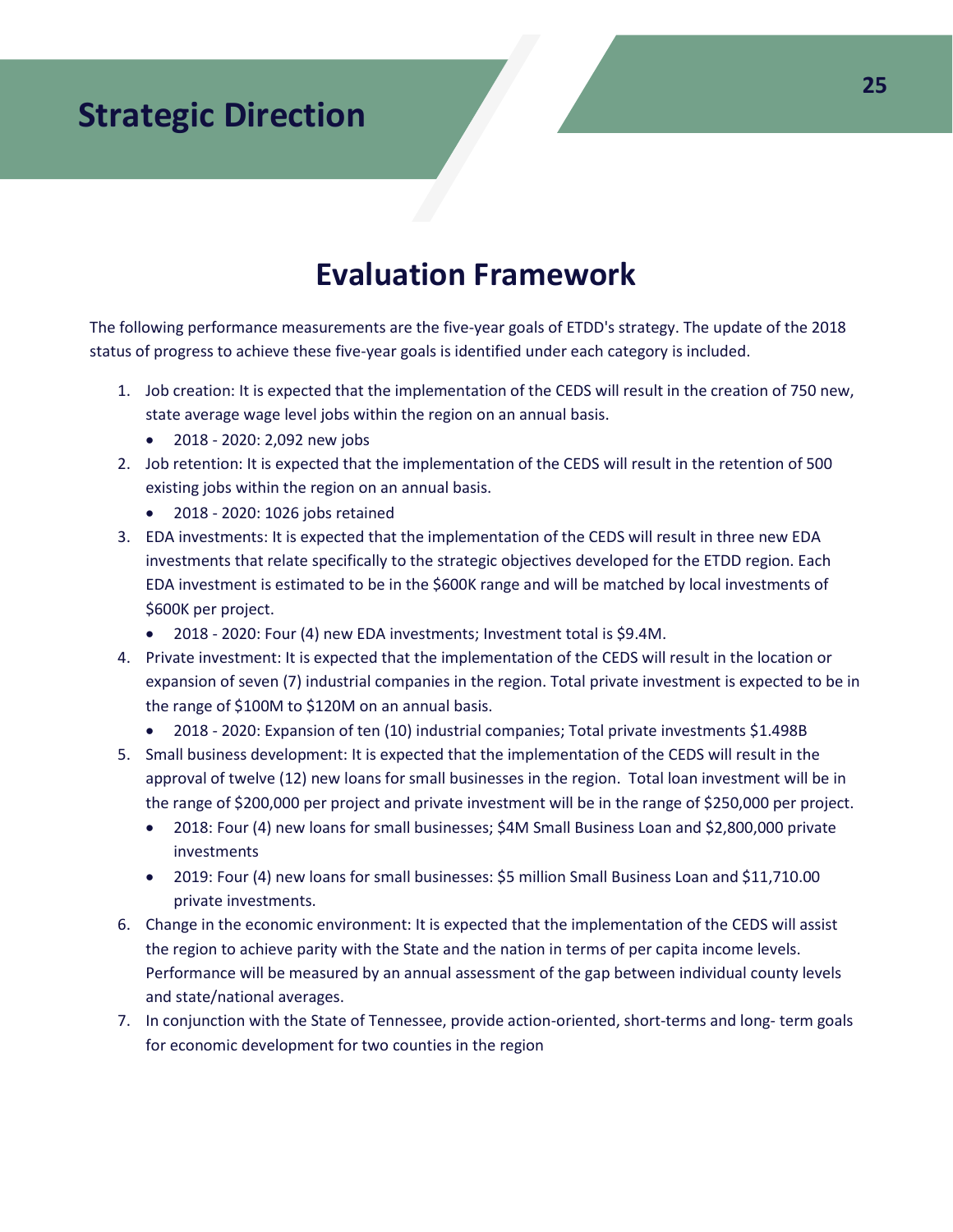# **Economic Resilience**

### **Economic Resilience**

### **"Steady State Initiatives" Action Plan**

- Work closely with counties, cities, chambers of commerce, industrial development boards, tourism organizations and other economic development entities to implement the goals and objectives established within the current CEDS document. Collaborate with the State of Tennessee, TVA, ETEDA, Innovation Valley and local economic development groups to actively recruit new investment within target industry groups such as automotive-manufacturing, boat manufacturing, distribution centers, call centers, carbon fiber industries, media production industries and tourism
- Create new small businesses by providing staff assistance to the Areawide Development Corporation (ADC) for loan packaging and servicing of SBA 504 Program loans. Administer ADC's Revolving Loan Fund (Rural Development Intermediary Relending Program) and ETDD's EDA Loan Fund to stimulate small business development and expansion throughout the region. Continue to administer funding from the Tennessee Department of the Treasury that capitalized a loan program that primarily benefits minority and women owned business enterprises
- Assist local governments with acquiring grant/loan funding for the expansion or improvement of public water/wastewater infrastructure. Provide grant application and grant administration assistance to communities wishing to apply for funding though the Economic Development Administration, the Environmental Protection Agency, the State of Tennessee CDBG Industrial Grant/Loan Funds, or the Tennessee FastTrack Infrastructure Development Program. Assistance provided by the District will include project design and review, prospect consultation, application packaging, project liaison functions, and project administration
- Enhance the asset base to create collaboration in the county with government, school, health, tourism, economic development leaders by identifying the assets in the county, prioritized needs and develop plans to improve those assets
- Participate with an education and workforce development coalition to administer an America's Promise Job Driven grant program. The coalition would include Pellissippi State, Chattanooga State, Cleveland State, Roane State, Walters State, Northeast State community colleges and the East Tennessee, First Tennessee, and Southeast Tennessee Development Districts
- Cooperate with Appalachian Voices to begin implementation of a "pay as you save" market based residential energy efficiency program. Program would be based on electric cooperatives providing lowcost loan funds to residential homeowners to purchase energy efficiency improvements. Amortization of the loan would be accomplished by applying the savings from the energy efficiency improvements to re-pay the utility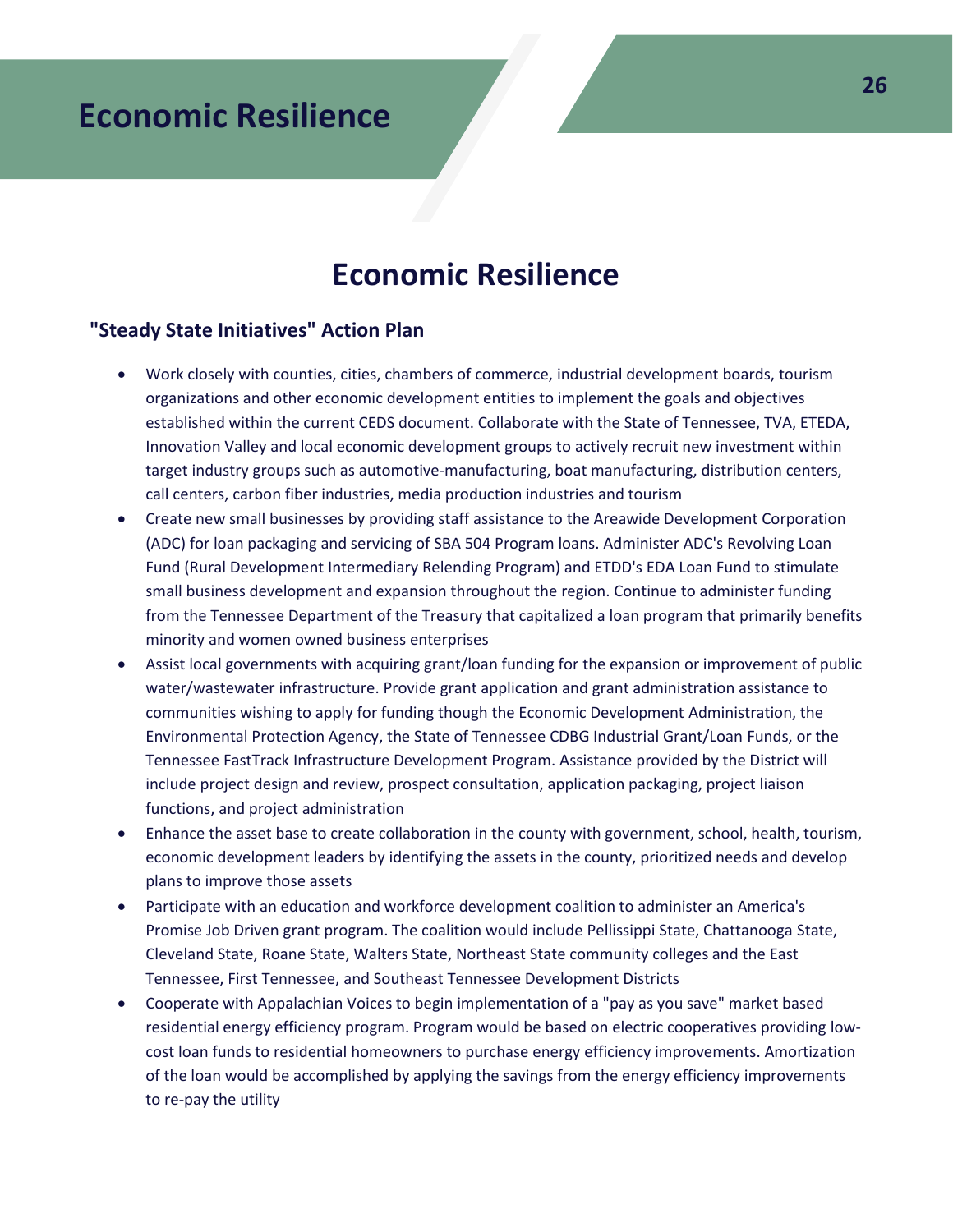# **Economic Resilience**

### **"Steady State Initiatives" Action Plan (Cont.)**

- Utilize ARC funding to prepare a high-speed broadband infrastructure development plan for Campbell County.
- Promote sustainable development practices at the local and regional level
- Utilize data provided by Retail Strategies to provide assistance in the recruitment of commercial establishments into at least five counties
- Monitor and implement the Comprehensive Economic Development Strategy (CEDS) for the ETDD region on an annual basis through 2020
- Join the collective efforts to impact the opioid crisis in East Tennessee and the nation

### **"Responsive" Initiatives**

The East Tennessee Development District serves as a network among various stakeholders in the region to support active and regular communications between the public, private, education and non-profit sections during economic challenges and post-disruption stages. Supports that have been identified to assist with continuing to enhance the ability for ETDD and regions response to any, anticipated or unanticipated, negative impacts include:

- Focus on the issue of economic resilience and acquire funding for a prototype recovery plan for one rural county in the District
- Assist one local government with the acquisition of pre-disaster grant funds from the US EPA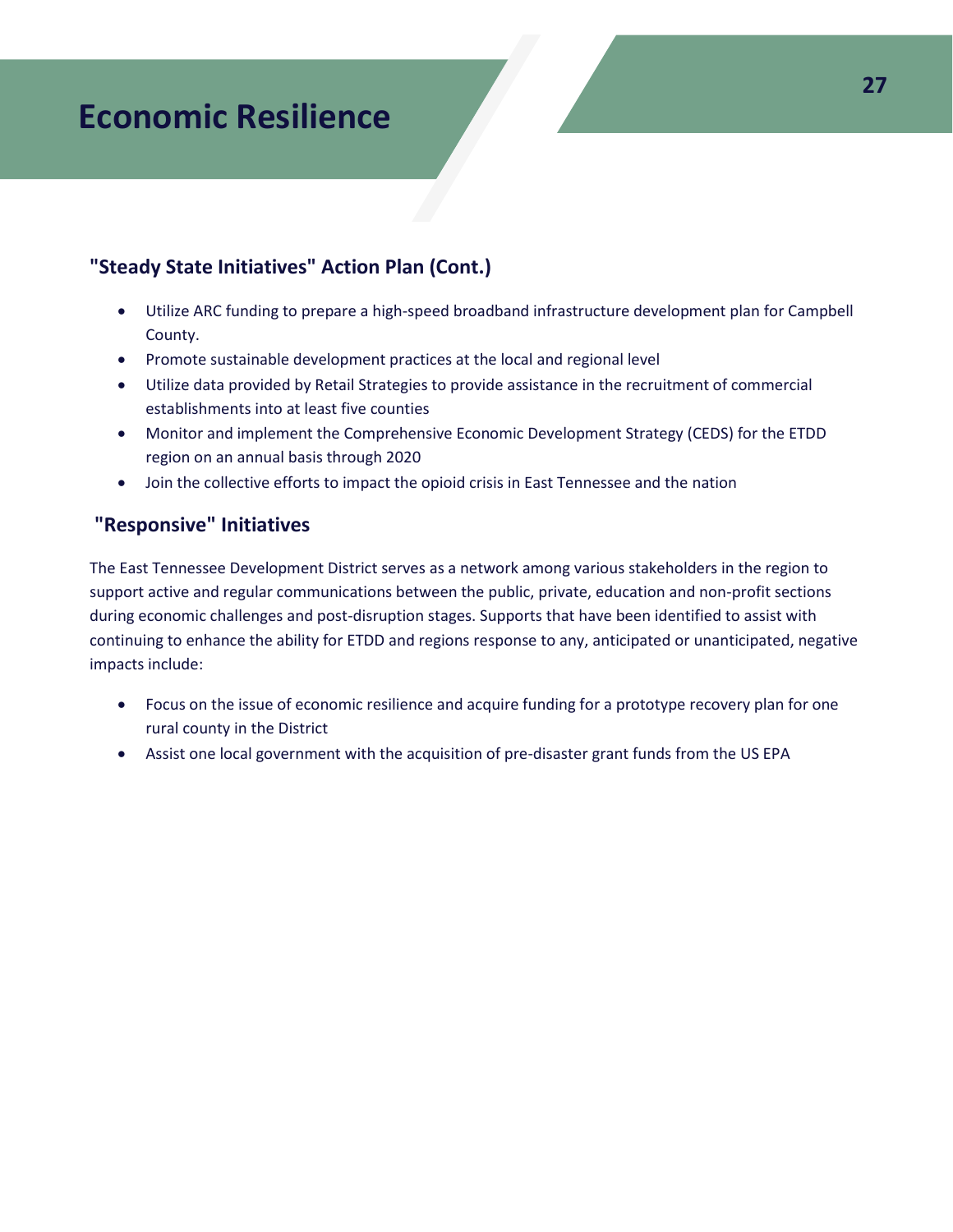# **Reference Sources**

<sup>i</sup> [https://www.census.gov/quickfacts/fact/table/tn,US/PST045219](http://www.census.gov/quickfacts/fact/table/tn,US/PST045219)

**ii** *https:[//www.bestplaces.net/](http://www.bestplaces.net/)*

iv Tennessee Advisory Commission on Intergovernmental Relations. January 2021. Building Tennessee's Tomorrow: Anticipating the State's Infrastructure Needs.

<sup>v</sup> <https://reportcard.tnedu.gov/>

xi

vi [https://www.tn.gov/content/dam/tn/thec/bureau/research/other-](https://www.tn.gov/content/dam/tn/thec/bureau/research/other-research/factbook/Fact%20Book%202020-2021_Full%20Draft_Suppressed.pdf)

[research/factbook/Fact%20Book%202020-2021\\_Full%20Draft\\_Suppressed.pdf](https://www.tn.gov/content/dam/tn/thec/bureau/research/other-research/factbook/Fact%20Book%202020-2021_Full%20Draft_Suppressed.pdf)

vii <https://www.tn.gov/thec/research/tn-promise-annual-report.html>

viii <https://research.tennessee.edu/ornl/>

ixhttps://www.tbr.edu/sites/default/files/media/2019/07/PostsecondaryOpportunitiesforIncarceratedTenness eans\_201903.pdf

<sup>x</sup> https://www.tn.gov/workforce/general-resources/news/2021/9/16/three-consecutive-months-of-lowerunemployment-in-tennessee.html

[https://www.tn.gov/content/dam/tn/workforce/documents/LaborEstimates/Labor\\_Force\\_Estimates\\_Jul\\_21.p](https://www.tn.gov/content/dam/tn/workforce/documents/LaborEstimates/Labor_Force_Estimates_Jul_21.pdf) [df](https://www.tn.gov/content/dam/tn/workforce/documents/LaborEstimates/Labor_Force_Estimates_Jul_21.pdf)

xii https:[//www.](http://www.knoxnews.comlstorvlnews/2018/05/22/tennessee-oak-ridge-national-laboratoty-department)[knoxnews.com/storv/news/2018/05/22/tennessee-oak-ridge-national-laboratory-department](https://www.knoxnews.com/storv/news/2018/05/22/tennessee-oak-ridge-national-laboratory-department­%20energy-economic-impact-doe-supercomputer/619954002/)energy-economic-impact-doe-supercomputer/619954002/

xiii htt[ps://www.statsamerica.or](http://www.statsamerica.org/innovation/anvdatalindex.asp?Tl)g[/innovation/anydata/index.asp?T1](https://www.statsamerica.org/innovation/anydata/index.asp?T1)

**xiv** *<https://businessfacilities.com/2018/02/england-inc-investing-32m-new-tazewell-tennessee-expansion/>* xv https:[//www.tnecd.com/news/464/takahata-precision-tennessee-inc-to-expand-in-helenwood/](http://www.tnecd.com/news/464/takahata-precision-tennessee-inc-to-expand-in-helenwood/)

xvi http[s://www.eteda.org/news/54/gov-haslam-tennessee-department-of-tourist-development](http://www.eteda.org/news/54/gov-haslam-tennessee-department-of-tourist-development)announce-record-setting-high-for-economic-impact

xvii https://www.tn.gov/tourism/news/2021/8/6/tennessee-tourism-outperformed-the-nation-in-2020-with-- 16-8-billion-in-visitor-spending-despite-covid-19.html

xviii <https://alumnus.tennessee.edu/2018/the-tangle/>

xix https://tennesseelookout.com/2021/09/13/opioid-overdose-deaths-jump-in-2020/

xx <https://alumnus.tennessee.edu/2018/the-tangle/>

xxi <http://cber.haslam.utk.edu/erg/erg2018.pdf>

xxii <https://www.tn.gov/content/dam/tn/ruraltaskforce/documents/rtf-report.pdf>

xxiii [https://www.tn.gov/content/dam/tn/health/program-areas/rural-health/PC\\_2018.JPG](https://www.tn.gov/content/dam/tn/health/program-areas/rural-health/PC_2018.JPG) xxiv [http://thinktennessee.org/wp-content/uploads/2018/09/State-of-our-State-Policy-Brief\\_-](http://thinktennessee.org/wp-content/uploads/2018/09/State-of-our-State-Policy-Brief_-Broadband-Internet_FINAL.pdf)

[Broadband-Internet\\_FINAL.pdf](http://thinktennessee.org/wp-content/uploads/2018/09/State-of-our-State-Policy-Brief_-Broadband-Internet_FINAL.pdf)

xxv [https://www.timesfreepress.com/news/business/aroundregion/story/2017/jun/06/tennessee-leads](https://www.timesfreepress.com/news/business/aroundregion/story/2017/jun/06/tennessee-leads-natismall-business-job-growth/431866/)[natismall-business-job-growth/431866/](https://www.timesfreepress.com/news/business/aroundregion/story/2017/jun/06/tennessee-leads-natismall-business-job-growth/431866/)

iii [https://www.census.gov/quickfacts/fact/table/tn,US/PST045219](http://www.census.gov/quickfacts/fact/table/tn,US/PST045219)